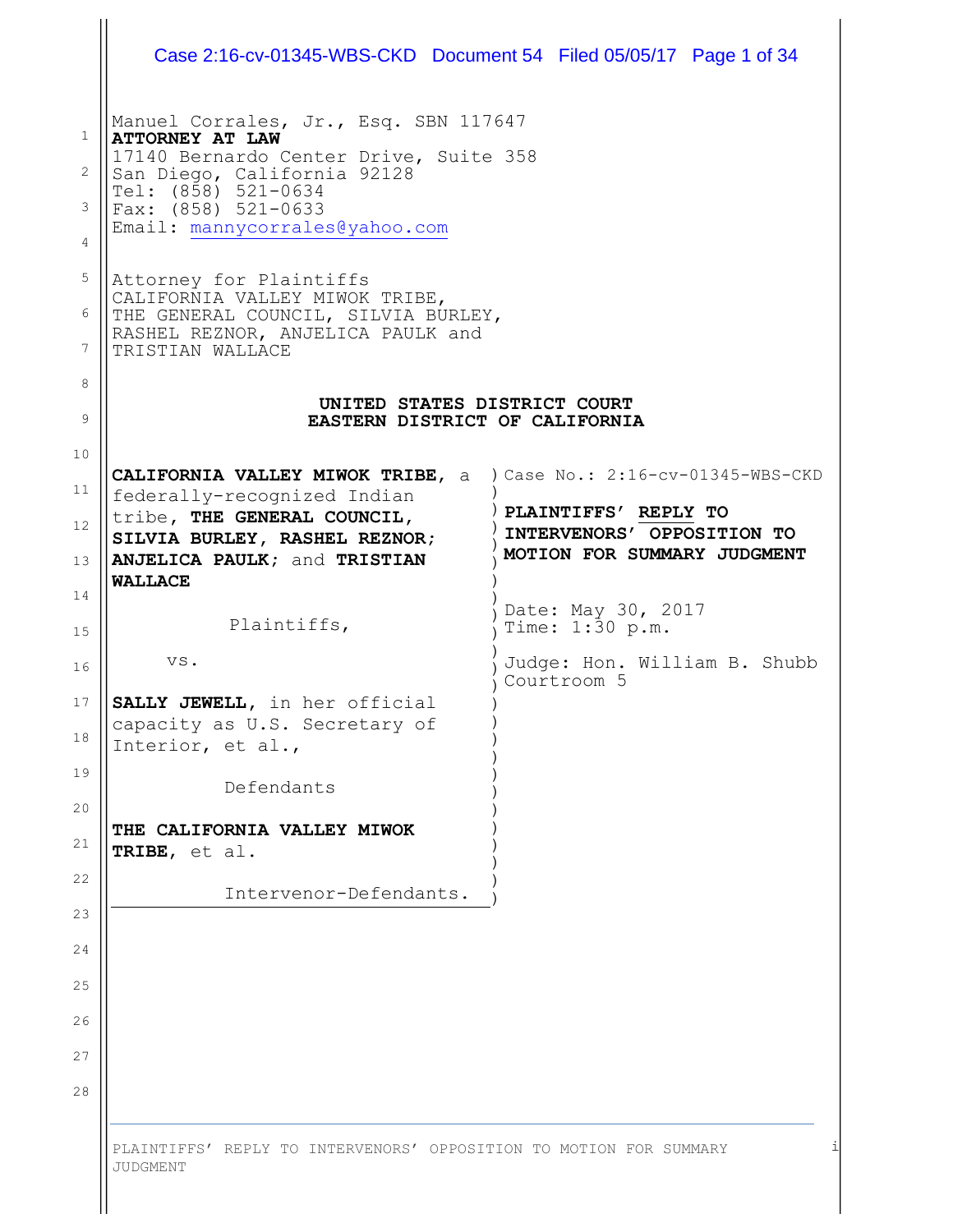# Case 2:16-cv-01345-WBS-CKD Document 54 Filed 05/05/17 Page 2 of 34

#### **TABLE OF CONTENTS**

| $\overline{2}$ |     |                                                                                        |
|----------------|-----|----------------------------------------------------------------------------------------|
| 3              | Ι.  | THE THREE CRITICAL DOCUMENTS  1                                                        |
| 4              | II. | THE AS-IA'S 2015 DECISION REMAINS                                                      |
| 5              |     | ERRONEOUS AS A MATTER OF LAW, BECAUSE<br>IT IS BASED ON DIXIE'S TIME-BARRED            |
| 6              |     | CHALLENGE OF THE 1998 RESOLUTION  1                                                    |
| 7              |     | III. THE AS-IA 2011 DECISION DID NOT                                                   |
| 8              |     | DECIDE ANY ISSUE RELATIVE TO THE<br>VALIDITY OF THE 1998 RESOLUTION  6                 |
| 9              |     | IV. THERE IS NO BASIS TO CONCLUDE THAT                                                 |
| 10             |     | THE 1998 RESOLUTION WAS INVALID AT                                                     |
| 11             |     | THE TIME IT WAS ADOPTED  8                                                             |
| 12             |     | A. THE 1971 PROBATE ORDER LIMITED<br>MEMBERSHIP TO THOSE RESIDING ON                   |
| 13             |     | THE SHEEPRANCH RANCHERIA CONSISTENT                                                    |
| 14             |     | WITH BIA POLICY  8                                                                     |
| 15             |     | B. THE 1971 PROBATE ORDER VESTED MABEL<br>DIXIE AND HER HEIRS THAT RESIDED ON          |
| 16             |     | THE SHEEPRANCH WITH THE SOLE AUTHORITY<br>TO ORGANIZE THE TRIBE AND ENROLL MEMBERS  10 |
| 17             |     | C. WHEN THE 0.92 ACRE LOT WAS PURCHASED                                                |
| 18             |     | FOR THE 12 OR 13 SHEEPRANCH INDIANS,                                                   |
| 19             |     | THE BAND BECAME A "TRIBE" AND HAD<br>THE RIGHT TO ORGANIZE AND DEFINE ITS              |
| 20             |     | MEMBERS TO INCLUDE "NON-RESIDENTS"  13                                                 |
| 21             |     | D. WHETHER THE GENERAL COUNCIL ESTABLISHED                                             |
| 22             |     | UNDER THE 1998 RESOLUTION WAS<br>"PREPARATORY" TO "RE-ORGANIZING" AN                   |
| 23             |     | IRA GOVERNMENT IS IRRELEVANT, IN                                                       |
| 24             |     | LIGHT OF 25 U.S.C. \$476(h)  18                                                        |
| 25             |     | E. THE ELIGIBLE GROUP SYSTEM IS UNLAWFUL  20                                           |
| 26             |     | F. THERE IS NO ISSUE OR CLAIM<br>PRECLUSION BARRING PLAINTIFFS'                        |
| 27             |     |                                                                                        |
| 28             |     | 1. The issues are not identical 21                                                     |
|                |     |                                                                                        |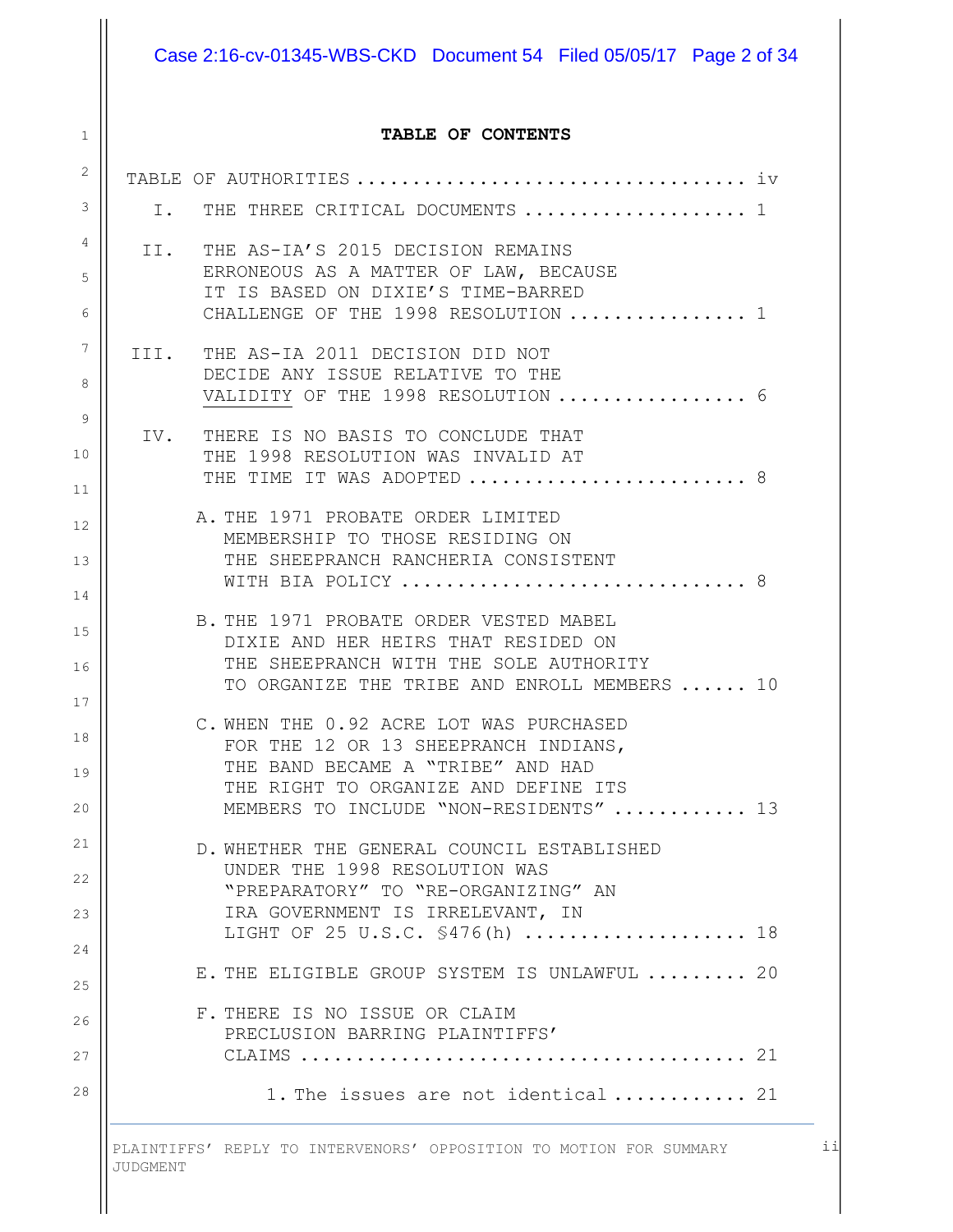|                   | Case 2:16-cv-01345-WBS-CKD  Document 54  Filed 05/05/17  Page 3 of 34                               |
|-------------------|-----------------------------------------------------------------------------------------------------|
| $\mathbf{1}$      | 2. No final judgment as to Miwok III  22                                                            |
| $\mathbf{2}$<br>3 | 3. There is no res judicata,<br>because the prior litigation<br>did not involve the same claims  22 |
| 4                 | 4. No final judgment as to Miwok III  23                                                            |
| 5                 | G. DIXIE AND EVERONE'S FRAUD                                                                        |
| 6<br>7            | RELATIVE TO THE FABRICATED<br>LEADERSHIP DISPUTE IS HIGHLY                                          |
| 8                 | H. IN 1998, INDIAN LAW DID NOT                                                                      |
| 9                 | REQUIRE DIXIE TO ORGANIZE THE<br>TRIBE IN ANY PARTICULAR MANNER  24                                 |
| 10                | V. JUDICIAL REVIEW UNDER THE                                                                        |
| 11                | ADMINISTRATIVE PROCEDURE ACT 26                                                                     |
| 12                |                                                                                                     |
| 13                |                                                                                                     |
| 14                |                                                                                                     |
| $15$              |                                                                                                     |
| 16                |                                                                                                     |
| 17                |                                                                                                     |
| 18                |                                                                                                     |
| 19                |                                                                                                     |
| 20                |                                                                                                     |
| 21                |                                                                                                     |
| 22                |                                                                                                     |
| 23<br>24          |                                                                                                     |
| 25                |                                                                                                     |
| 26                |                                                                                                     |
| 27                |                                                                                                     |
| 28                |                                                                                                     |
|                   |                                                                                                     |
|                   | PLAINTIFFS' REPLY TO INTERVENORS' OPPOSITION TO MOTION FOR SUMMARY<br>JUDGMENT                      |

 $\mathop{\text{II}}$ 

iii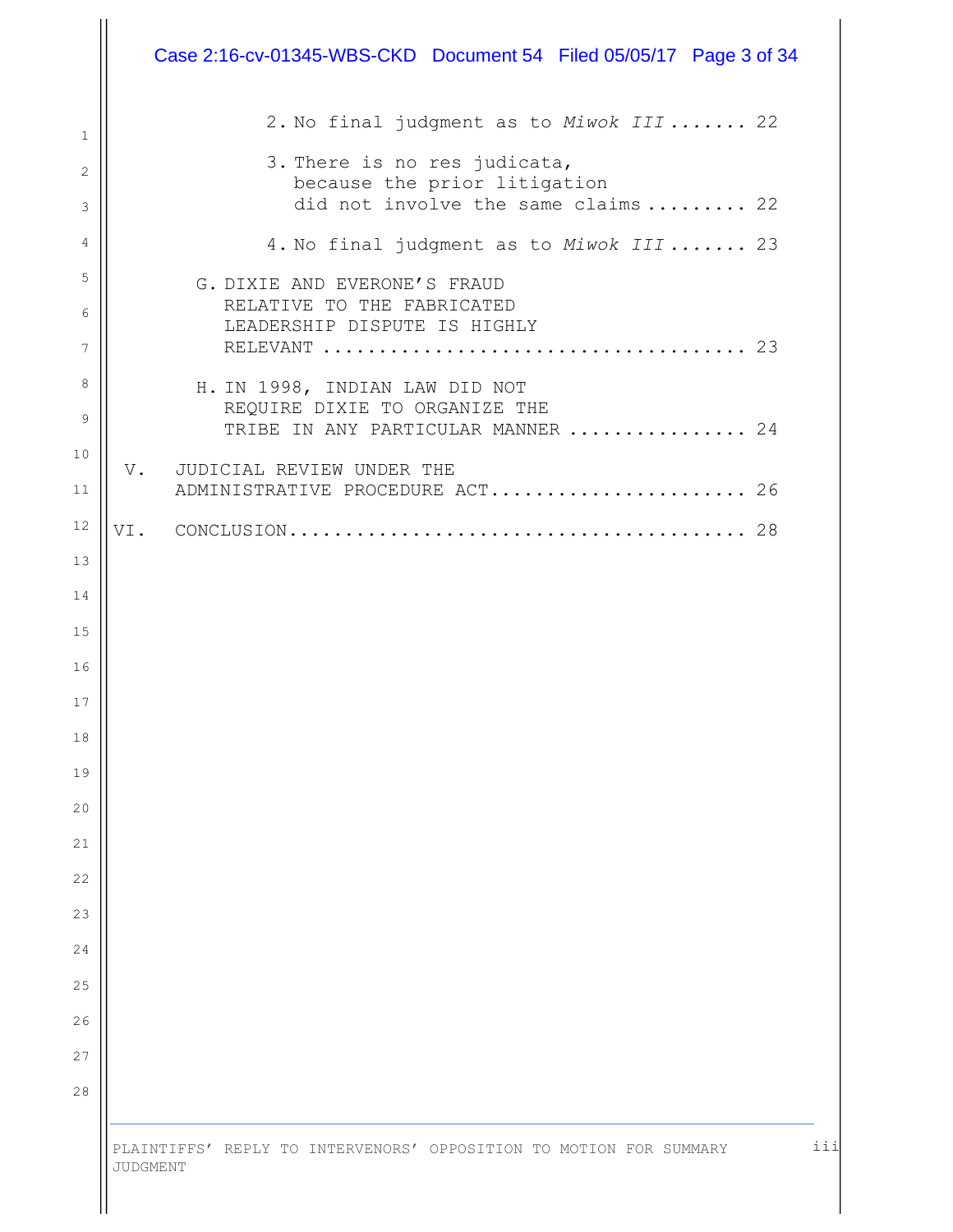#### Case 2:16-cv-01345-WBS-CKD Document 54 Filed 05/05/17 Page 4 of 34

#### **TABLE OF AUTHORITIES**

#### CASES

1

2 3 4 5 6 7 8 9 10 11 12 13 14 15 16 17 18 19 20 21 22 23 24 25 26 27 28 Alan-Wilson v. Sacramento Area Dir. (1997) 30 IBIA 241, 255 ............................8-11, 15 Allen v. McCurry (1980) 449 U.S. 90, 94, 101 S.Ct. 411 66 L.Ed.2d 308 ....................................... 21-22 Butte County, Cal. V. Hogen (D.C. Cir. 2010) 613 F.3d 190, 194 ...................27 California Valley Miwok Tribe v. Jewell (U.S.D.C. 2013) 5 F.Supp.3d 86, 100 .............1,3, 11, 22 California Valley Miwok Tribe v. Pacific Director, BIA (Jan. 28, 2010) 51 IBIA 103, 120 .....................7, 9 Citizens to Preserve Overton Park v. Volpe (1971) 401 U.S. 402, 416 .............................26 Dodd v. Hood River County  $(9<sup>th</sup> Cir. 1998)$  136 F.3d 1219, 1224-1225.................21 Duncan v. Andrus (N.D.Cal.1977) 517 F.Supp. 1 .........................11-12 Fallon Pauite-Shoshone Tribe v. U.S. Bureau of Land Management (D. Nev. 2006) 455 F.Supp.2d 1207, 1223-1224 .........27 Greater Boston Television Corp. v. FCC (D.C. Cir. 1970) 444 F.2d 841, 852 ...................27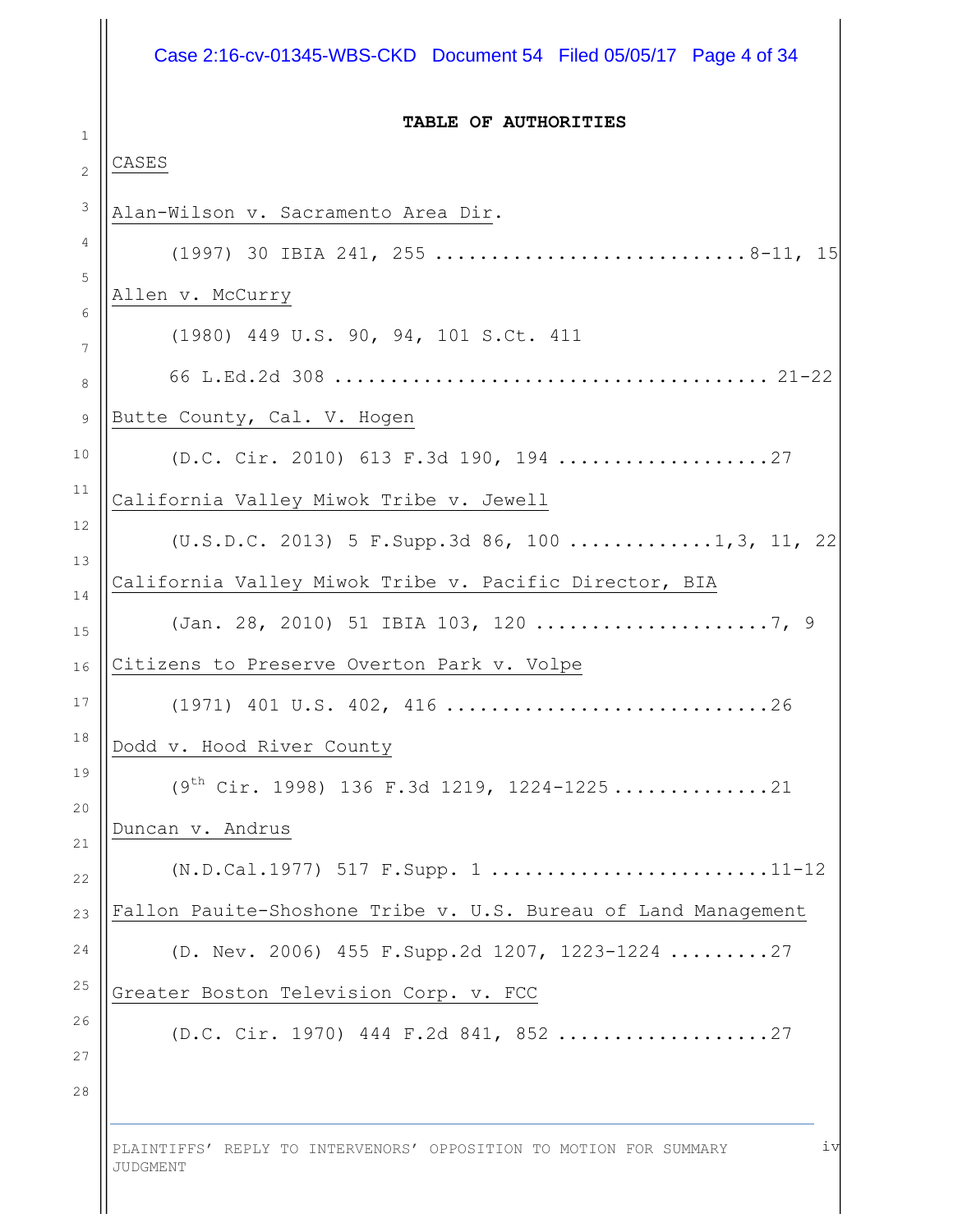## 1 2 3 4 5 6 7 8 9 10 11 12 13 14 15 16 17 18 19 20 21 22 23 24 25 26 27 28 Hardwick v. U.S. (Dec. 22, 1983) Civ. No. C-79-1710 ...................12 Hardwick v. U.S. (N.D.Cal. 2012) 2012 WL 6524600 ......................2, 11 In re Palmer  $(9<sup>th</sup> Cir. 2000) 207 F.3d 566, 568...$ .....................22 Jicarilla Apache Nation v. DOI (D.C. Cir. 2010) 613 F.3d 1112, 1119 .................27 Joint Tribal Council of the Passamaquoddy Tribe v. Morton  $(1^{st}$  Cir. 1975) 528 F.2d 370, 376........................15 Marsh v. Oregon Natural Resources Council (1989) 490 U.S. 360, 378 .............................26 Mashpee Tribe v. New Seabury Corp  $(1^{st}$  Cir. 1979) 592 F.2d 575...............................15 Montoya v. United States (1901) 180 U.S. 261 ..................................14-15 Motor Vehicles Mfrs. Assn. 463 U.S. at 43 .......................................27 Muwekma Ohlone Tribe v. Salazar (D.D.C. 2011) 813 F.Supp.2d at 191 ...................2 New York v. Shinnecock Indian Nation (E.D.N.Y.2005) 400 F.Supp.2d 486, 487-90 .............15 Owens v. Kaiser Found. Health Plan, Inc.  $(9^{th}$  Cir. 2001) 244 F.3d 708, 713.......................22-23 Case 2:16-cv-01345-WBS-CKD Document 54 Filed 05/05/17 Page 5 of 34

PLAINTIFFS' REPLY TO INTERVENORS' OPPOSITION TO MOTION FOR SUMMARY JUDGMENT

v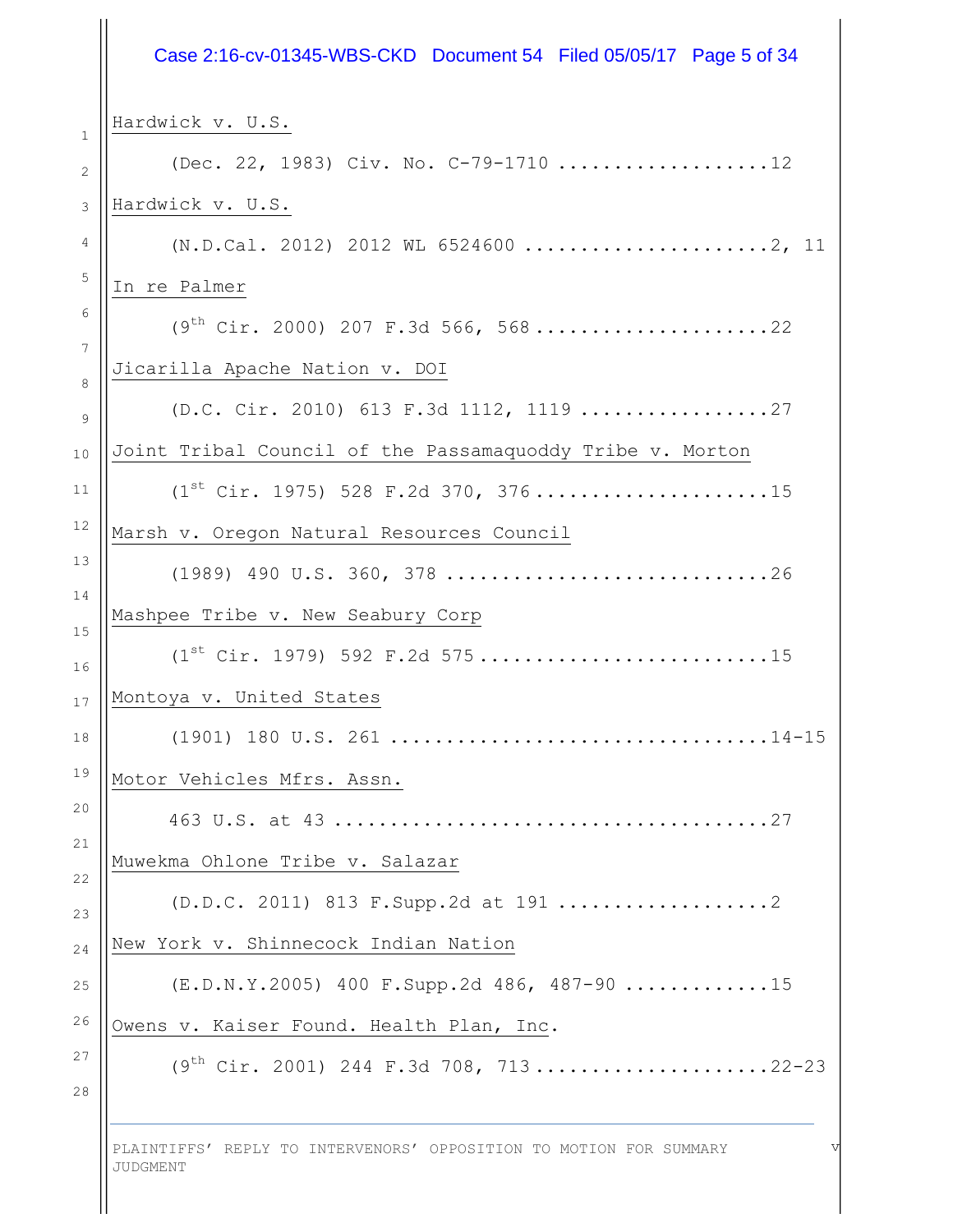|                 | Case 2:16-cv-01345-WBS-CKD  Document 54  Filed 05/05/17  Page 6 of 34  |
|-----------------|------------------------------------------------------------------------|
| $\mathbf{1}$    | Petroleum Communications, Inc. v. F.C.C.                               |
| 2               | (D.C. Cir. 1994) 22 F.3d 1164, 1172 26                                 |
| 3               | Ransom v. Babbitt                                                      |
| 4               | $(D.D.C. 1999)$ 69 F. Supp. 2d 141, 149 26                             |
| 5               | SEC v. Chenery Corp.                                                   |
| 6               |                                                                        |
| $\sqrt{ }$<br>8 | Smith v. U.S.                                                          |
| 9               | (N.D.Cal.1978) 515 F.Supp. 56 11-12                                    |
| 10              | Stanton v. D.C. Court of Appeals                                       |
| 11              | (D.C. Cir. 1997) 127 F.3d 72, 78 22-23                                 |
| 12              | Wind River Min. Corp. v. U.S.                                          |
| 13              | $(9th Cir. 1991) 946 F.2d 710, 7132$                                   |
| 14<br>15        | Wolfchild v. U.S.                                                      |
| 16              | (2011) 101 Fed.Cl. 54, 68 15                                           |
| 17              |                                                                        |
| 18              | OTHER AUTHORITIES                                                      |
| 19<br>20        | $9, 18 - 20, 24$                                                       |
| 21              |                                                                        |
| 22              |                                                                        |
| 23<br>24        |                                                                        |
|                 | Administrative Procedure Act, 5 U.S.C \$706  2, 26-27                  |
|                 | COHEN'S HANDBOOK OF FEDERAL INDIAN LAW, 2012 ed.  15, 19,<br>$24 - 25$ |
| 28              |                                                                        |

PLAINTIFFS' REPLY TO INTERVENORS' OPPOSITION TO MOTION FOR SUMMARY JUDGMENT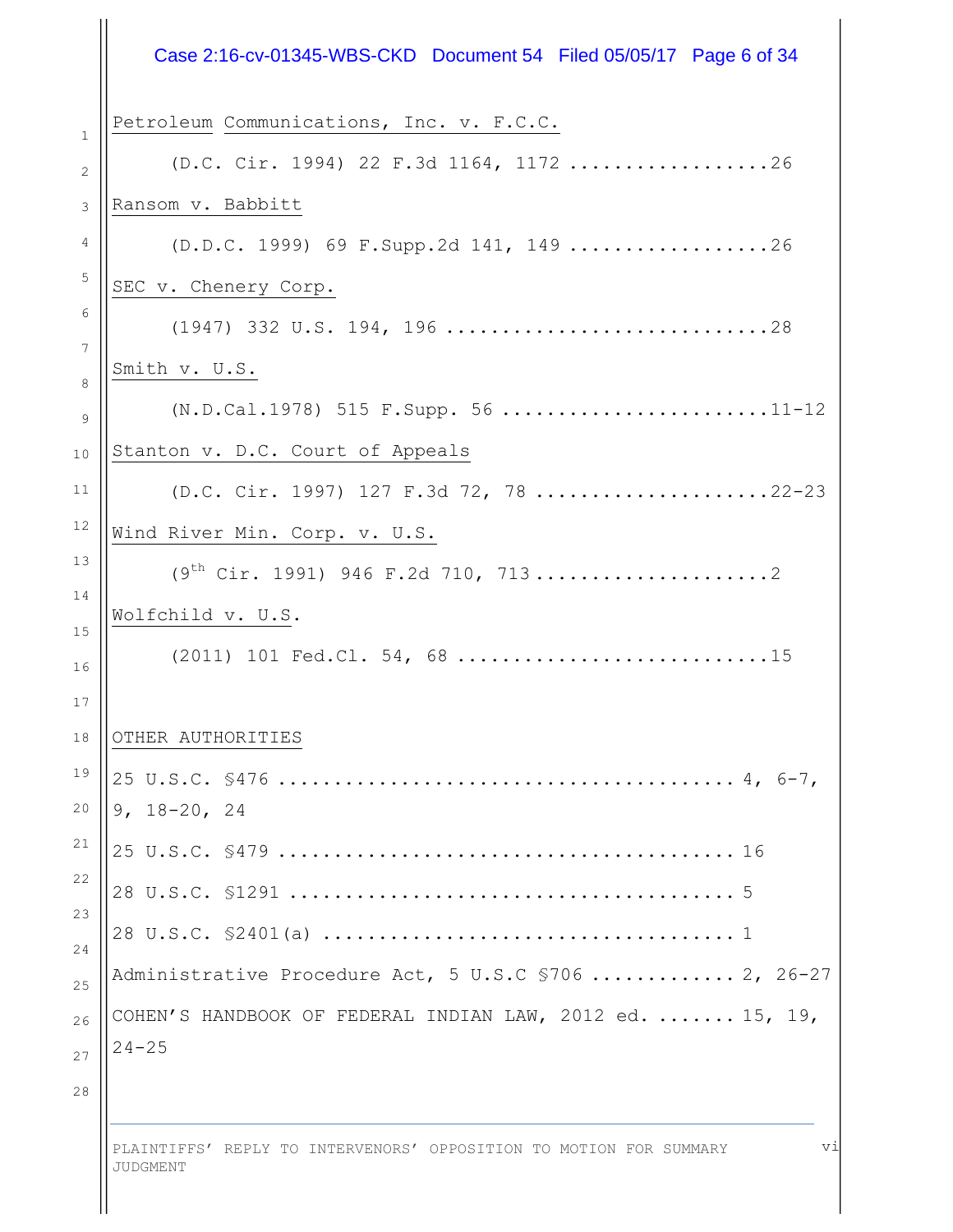## Case 2:16-cv-01345-WBS-CKD Document 54 Filed 05/05/17 Page 7 of 34

Plaintiffs CALIFORNIA VALLEY MIWOK TRIBE ("the Tribe" or "the Miwok Tribe"), THE GENERAL COUNCIL, SILVIA BURLEY ("Burley"), RASHEL REZNOR ("Rashel"), ANJELICA PAULK ("Angelica"), and TRISTIAN WALLACE ("Tristian") (collectively "the Burley Faction"), submit the following Memorandum of Points and Authorities in **Reply** to the Intervenor-Defendants' ("Dixie Faction) Opposition to Plaintiffs' Motion for Summary Judgment.

#### **I.**

#### **THE THREE CRITICAL DOCUMENTS**

Plaintiffs' arguments center around the following three critical documents that the Court should review and refer to in connection with these motions. They are as follows:

1. The AS-IA Larry Echo Hawk's August 31, 2011 Decision (CVMT-2011-002049-2057);

2. The U.S. District Court's Order granting the Dixie Faction's motion for summary judgment and remanding to the AS-IA for reconsideration of his August 31, 2011 Decision (CVMT v. Jewell (D.D.C.2013) 5 F.Supp.3d 86); and

3. The AS-IA Kevin Washburn's December 30, 2015 Decision (CVMT-2017-001397-1403).

#### **II.**

## **THE AS-IA'S 2015 DECISION REMAINS ERRONEOUS AS A MATTER OF LAW, BECAUSE IT IS BASED ON DIXIE'S TIME-BARRED CHALLENGE OF THE 1998 RESOLUTION**

The fundamental flaw in the AS-IA's 2015 Decision is that it is based on Dixie's untimely challenge of the validity of the 1998 Resolution establishing the Tribe's General Council. The Dixie Faction's only response to this glaring error is that the six-year statute of limitations under 28 U.S.C. §2401(a) only applies to "claims" made against the U.S. government and does not apply to "arguments made to federal agency officials or to decisions made to those officials." (Page 9, Dixie Faction

1

PLAINTIFFS' REPLY TO INTERVENORS' OPPOSITION TO MOTION FOR SUMMARY JUDGMENT

27

28

1

2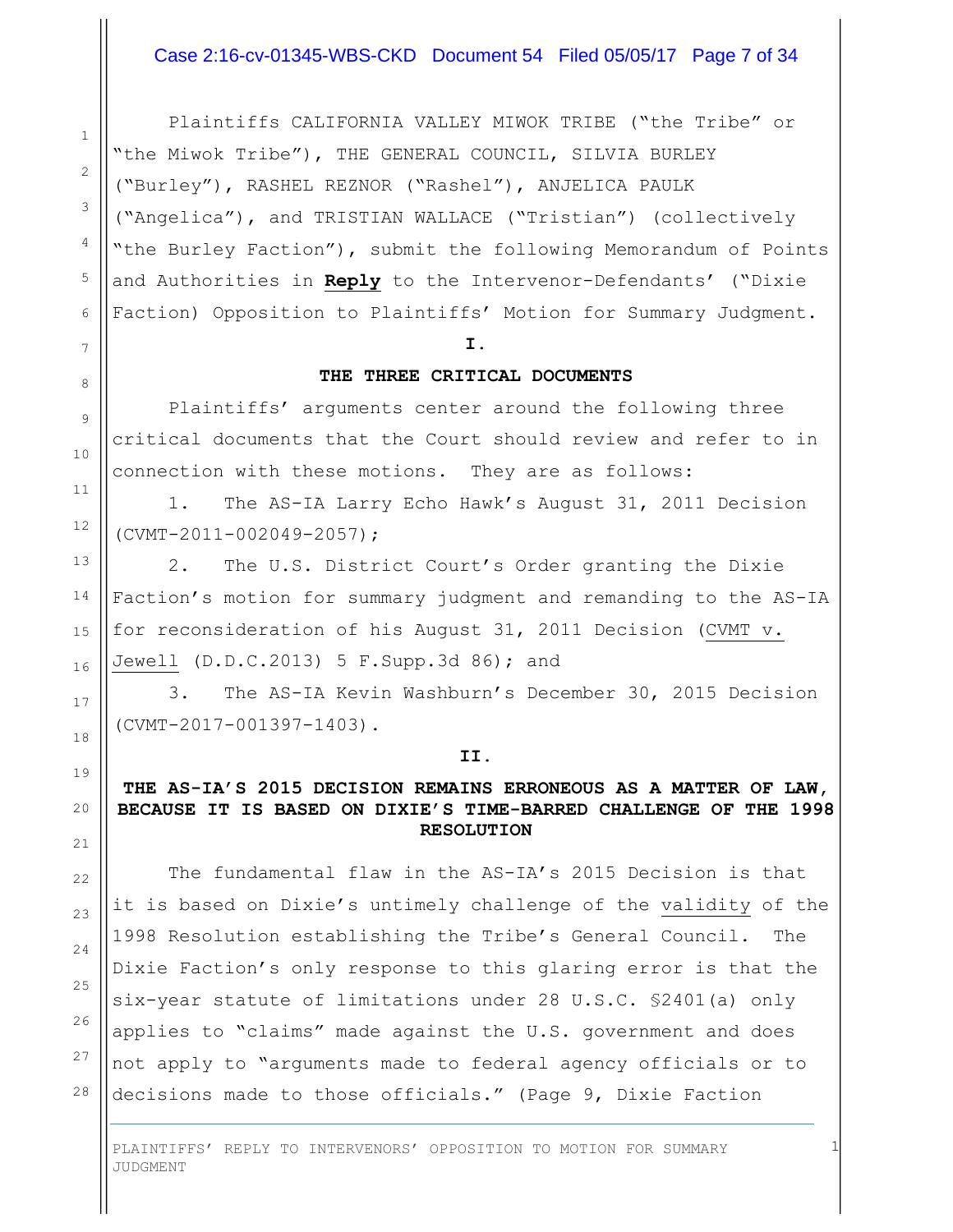#### Case 2:16-cv-01345-WBS-CKD Document 54 Filed 05/05/17 Page 8 of 34

Opposition, lines 8-9). This contention is without merit and is not supported by any authority.

As pointed out in Plaintiffs' motion papers, actions for review of final agency actions brought under the Administrative Procedure Act ("APA") are in fact subject to a **six-year** statute of limitations. Wind River Min. Corp. v. U.S.  $(9^{th}$  Cir. 1991) 946 F.2d 710, 713; see Muwekma Ohlone Tribe v. Salazar (D.D.C.2011) 813 F.Supp.2d 170, 191 (holding that the Tribe's claims under the APA against the Department of Interior for terminating its tribal status was barred by the six-year statute of limitations under 28 U.S.C. §24019(a)); see also Hardwick v. U.S. (N.D.Cal.2012) 2012 WL 6524600 (Plaintiff's challenge of the legitimacy and **validity** of the **Tribe's governing body** was held barred by the six-year statute of limitations).

As stated, the issue of the validity of the 1998 Resolution was only first raised and tendered by the Dixie Faction on January 24, 2011, when they filed a lawsuit in federal court challenging the AS-IA's December 2010 Decision which was vacated sua sponte and reaffirmed by the AS-IA's August 2011 Decision. When that occurred, the Dixie Faction amended their complaint on October 17, 2011, re-alleging the same claims that the 1998 Resolution establishing the General Council was invalid, because potential members in the surrounding community (i.e., the descendants of the 12 or 13 Indians identified in the 1915 census who lived in the Sheepranch area) did not participate in its organization. (AR-CVMT-2017-000023). Over the Burley Faction's objection (Plaintiff's RJN No. "8," AR-CVMT-2017- 000762), the U.S. District Court entertained and ruled on this untimely challenge, and ultimately concluded that the AS-IA's 2011 Decision was "remiss" in "assuming that the General Council" established under then 1998 Resolution "is a duly constituted government" "without addressing the validity of the

25 26 27

28

1

2

3

4

5

6

7

8

9

10

11

12

13

14

15

16

17

18

19

20

21

22

23

24

PLAINTIFFS' REPLY TO INTERVENORS' OPPOSITION TO MOTION FOR SUMMARY JUDGMENT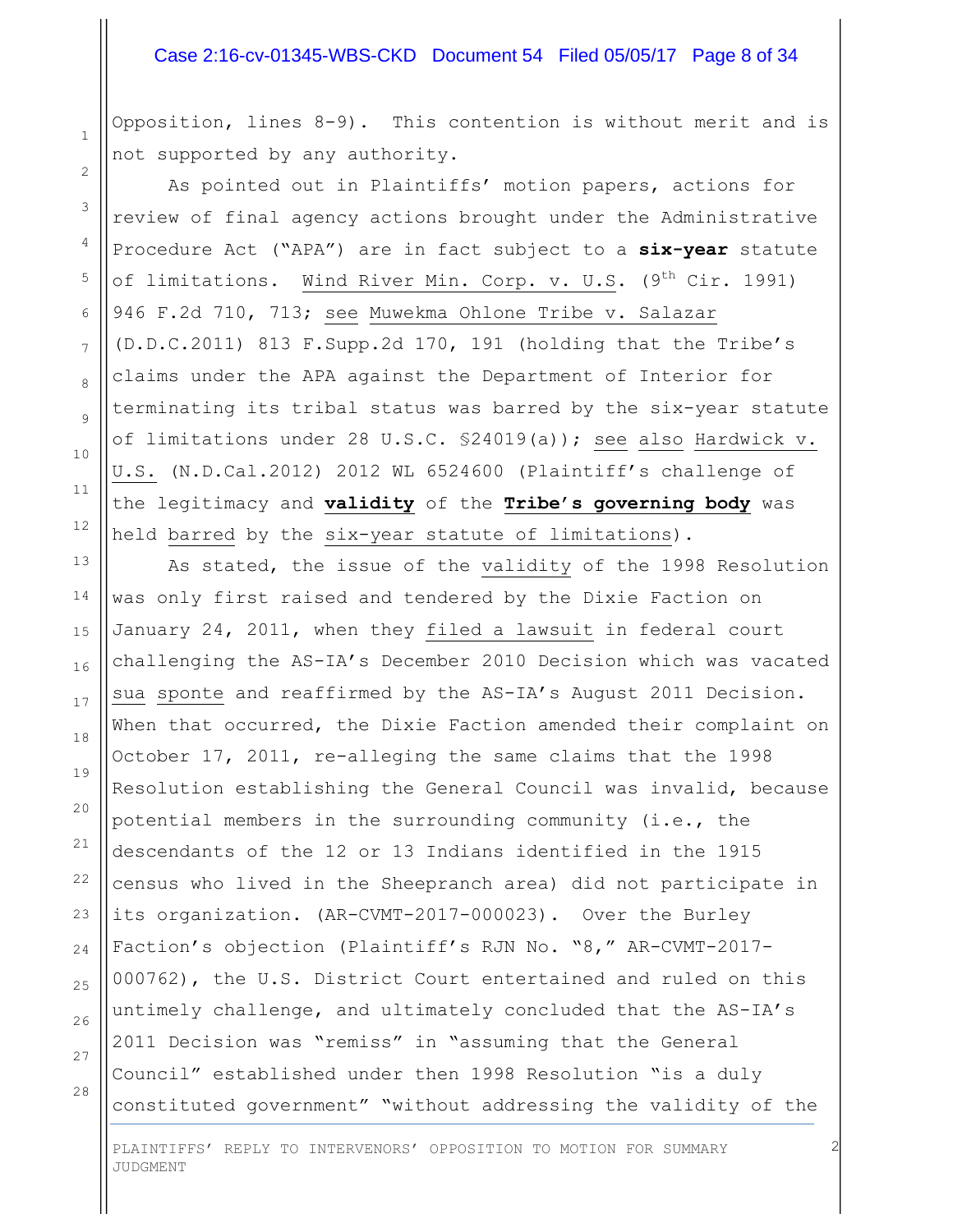## Case 2:16-cv-01345-WBS-CKD Document 54 Filed 05/05/17 Page 9 of 34

General Council." CVMT v. Jewell (D.D.C.2013) 5 F.Supp.3d 86, 96, 99. Upon remand, the AS-IA then, "reconsidered" its Decision "consistent with the terms of [the Court's Order]" (CVMT v. Jewell, supra at 101), and concluded that the 1998 Resolution was invalid, because it did not consist of "valid" representatives of the Tribe. He stated:

"[T]he people who approved the 1998 Resolution (Mr. Dixie, Ms. Burley, and possibly Ms. Burley's daughter Rashel Reznor) are not a majority of those eligible to take part in the reorganization of the Tribe. Accordingly, I cannot recognize the **actions** to establish a tribal governing structure taken pursuant to the 1998 Resolution..." (Emphasis added).

(CVMT-2017-001401, AS-IA 2015 Decision, page 5). By not recognizing the "actions" taken by Dixie, Burley and Reznor in drafting and adopting the 1998 Resolution, the AS-IA was making a determination that those actions were invalid and thus the 1998 Resolution was invalid.

While it is true that the Bureau of Indian Affairs ("BIA") and the Department of Interior ("DOI") went back and forth over the years in recognizing Burley as Chairperson of the Tribe (at one time calling her a "person of authority," CVMT-2011-001691), they never ruled or determined that the General Council was invalid, because it purportedly did not involve potential members in the surrounding community (i.e., the descendants of the 12 or 13 Indians identified in the 1915 census who lived in the Sheepranch area), or was invalid for any reason. It simply suspended the award of federal contract funding in 2005, because the Tribe refused to "re-organize" under the Indian Reorganization Act of 1934 ("IRA"), and because of the ongoing Tribal leadership dispute. (CVMT-2011-000801-802; CVMT-2011- 001684-1685). This is a far cry from refusing to recognize a

28

1

2

3

4

5

6

7

8

9

10

11

12

13

14

15

16

17

18

19

20

21

22

23

24

25

26

27

PLAINTIFFS' REPLY TO INTERVENORS' OPPOSITION TO MOTION FOR SUMMARY JUDGMENT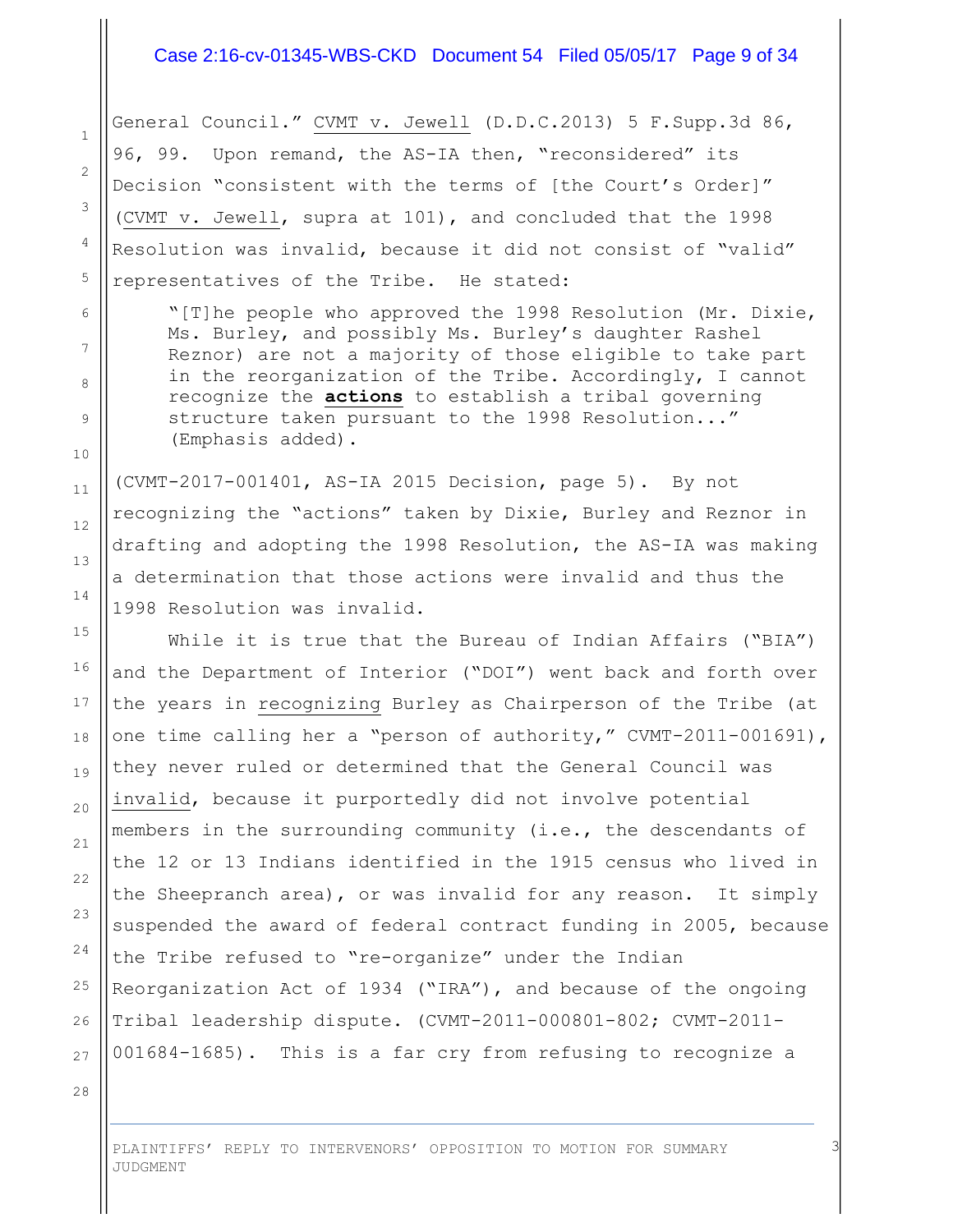#### Case 2:16-cv-01345-WBS-CKD Document 54 Filed 05/05/17 Page 10 of 34

tribal government because its initial organization was invalid at the outset in 1998.

1

2

3

4

5

6

7

8

9

10

11

12

13

14

15

16

17

18

19

20

21

22

23

24

25

26

27

28

Historically, the BIA simply lost its patience in hoping that the Tribe under Burley's leadership would "re-organize" under the IRA, and withheld federal benefits from the Tribe based on the erroneous belief that those benefits were tied to the Tribe having an IRA governing body. (CVMT-2011-002054, page 6 of 1011 Decision; CVMT-2011-000801-802 [suspension of federal contract funding because the Tribe was not re-organized under the IRA]). However, as time passed the Tribe simply changed its mind when the IRA was amended to allow tribes to organize outside the IRA, and chose instead to allow the General Council established under the 1998 Resolution to be its governing document, as it had the legal right to do. As observed by the AS-IA in its 2011 Decision:

"Related to this issue is the Tribe's current reluctance to 'organize' itself under the IRA, choosing instead to avail itself of the provisions in 25 U.S.C. §476(h), first enacted in 2004, which recognizes the inherent sovereign powers of tribes 'to adopt governing documents under procedures other than those specified...[in the IRA.]""

(CVMT-2011-002053). The AS-IA 2011 Decision correctly concluded that the Tribe could not be compelled to re-organize its governing body under the IRA, and that its failure to do so cannot result in federal benefits being withheld. (CVMT-2011- 002054: "I reject as contrary to §476(h) the notions that a tribe can be compelled to 'organize' under the IRA and that a tribe not so organized can have 'significant federal benefits' withheld from it. Either would be a clear violation of 25 U.S.C. §476(f)"). Thus, there was never a time prior to the AS-IA's 2015 Decision when the BIA or DOI refused to recognize the Tribe's governing body, i.e., the General Council established under the 1998 Resolution, because it was purportedly invalid.

4

PLAINTIFFS' REPLY TO INTERVENORS' OPPOSITION TO MOTION FOR SUMMARY JUDGMENT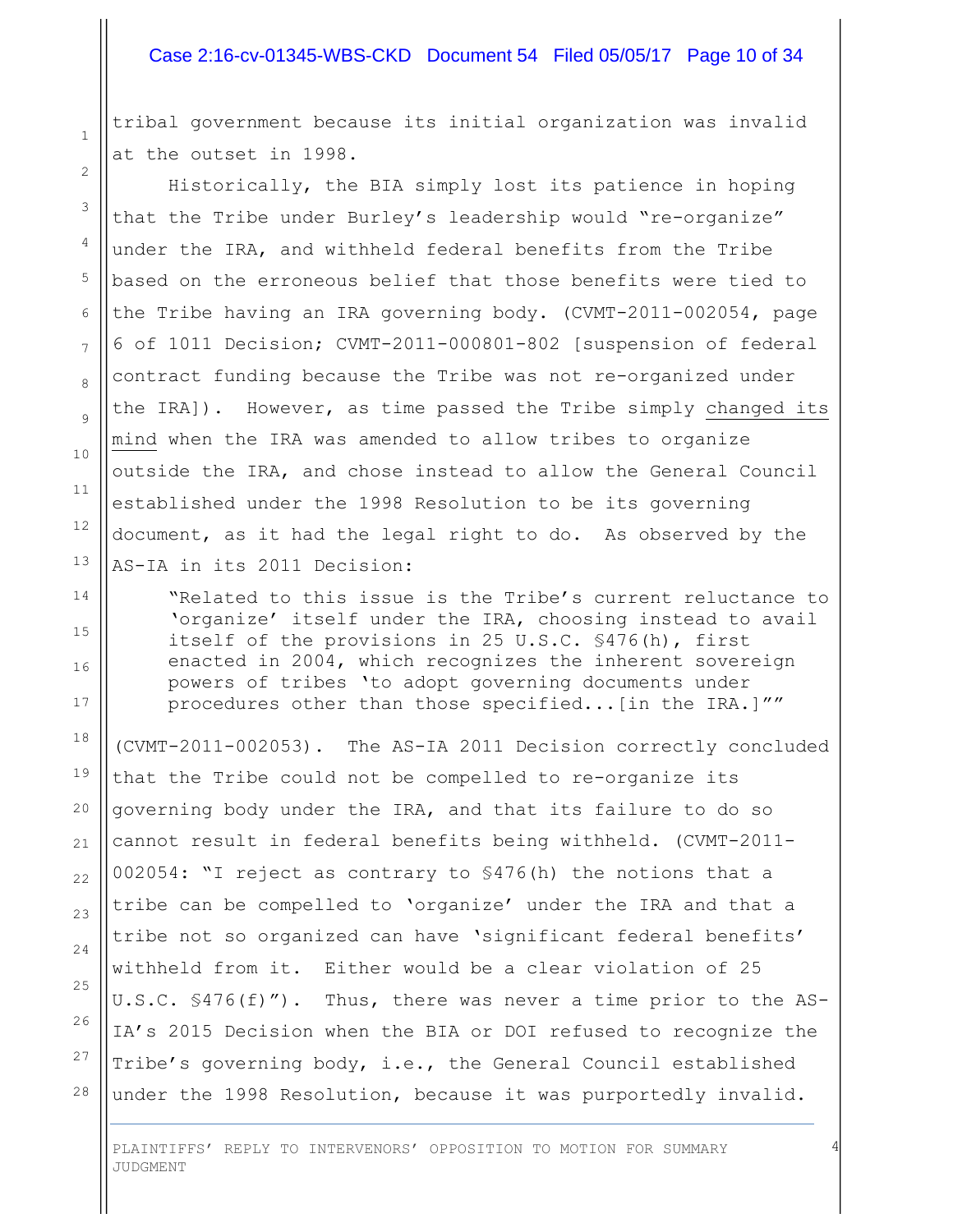#### Case 2:16-cv-01345-WBS-CKD Document 54 Filed 05/05/17 Page 11 of 34

Even the AS-IA's 2015 Decision observed that "[a]t the time of its enactment, the 1998 Resolution undoubtedly seemed a reasonable, practical mechanism for establishing a tribal body to *manage the process* of reorganizing the Tribe..." (CVMT-2017- 001401, page 5 of AS-IA 2015 Decision). Despite this observation, the AS-IA 2015 Decision erroneously concluded that the 1998 Resolution establishing the General Council was invalid, because it did not involve potential members in the surrounding community (i.e., the descendants of the Indians identified in the 1915 census who lived in the Sheepranch area) who the AS-IA determined were purportedly "eligible" to participate in the organization of the Tribe. In short, the U.S. District Court and the AS-IA on remand both ruled on the Dixie Faction's challenge to the validity of the 1998 Resolution, which, as shown, was barred by the six-year statute of limitations. Because that claim was time-barred, the foundation upon which the AS-IA's 2015 decision stands collapses. There was no legal basis for the U.S. District Court or the AS-IA to address this claim, let alone accept it as grounds to vacate the AS-IA's 2011 Decision.

The Dixie Faction, however, argues that the Plaintiff still cannot challenge the AS-IA 2015 Decision, because, in essence, it is a challenge of the U.S. District Court's 2013 Order (CVMT v. Jewell, supra), and Plaintiffs purportedly "cannot challenge the *Miwok III* decision in this Court.". (Dixie Faction PAs, page 9, lines 12-13). This contention is equally meritless, since the record is undisputed that Plaintiffs were unable to appeal that order, because it was not final under 28 U.S.C. §1291. (RJN No. "1," Motion to Dismiss Appeal for Lack of Jurisdiction). If one were to accept the Dixie Faction's argument in this regard, Plaintiffs would be in "black hole" and have no avenue of relief in challenging the AS-IA's 2015 Decision at all.

5

28

1

2

PLAINTIFFS' REPLY TO INTERVENORS' OPPOSITION TO MOTION FOR SUMMARY JUDGMENT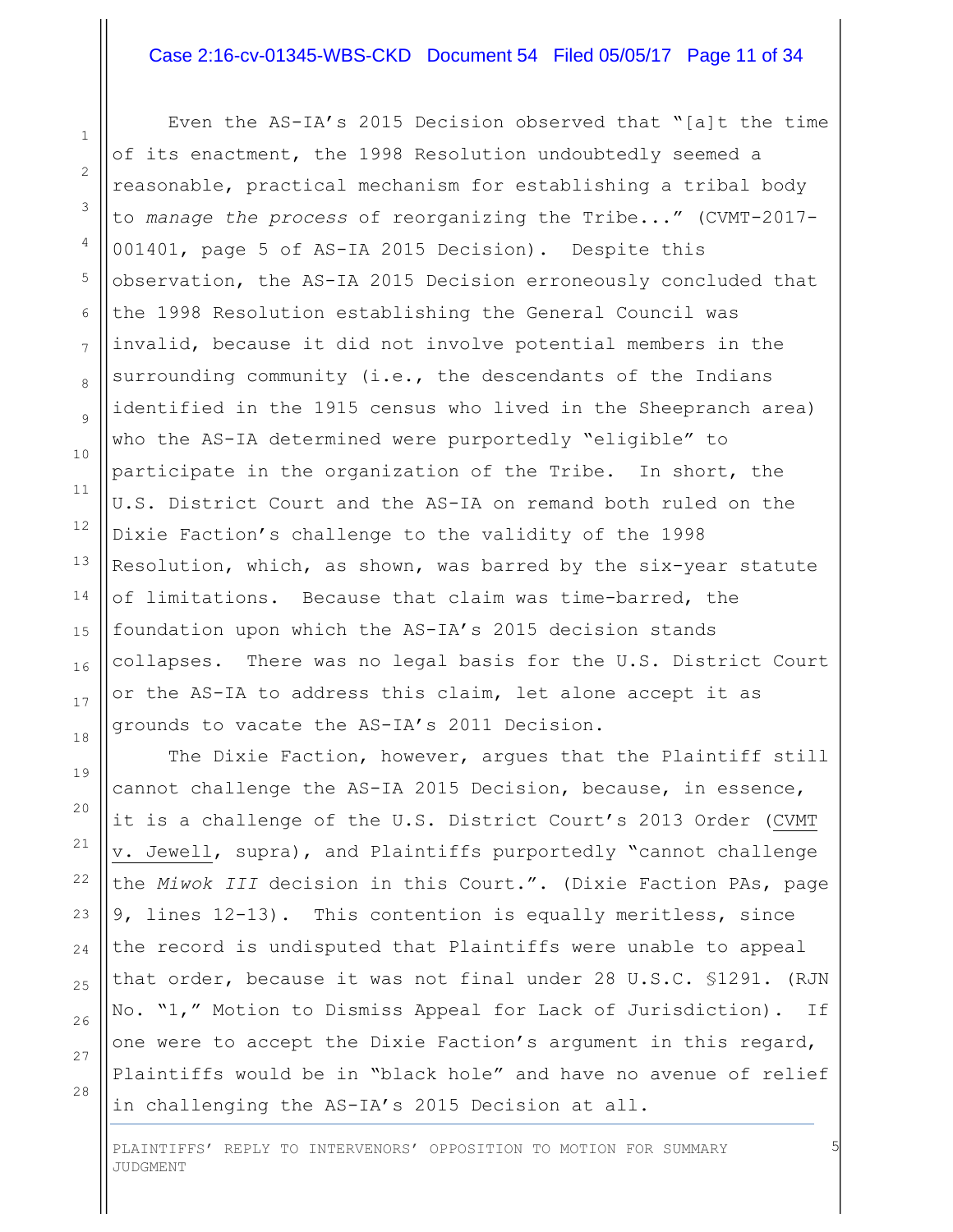#### **III.**

## **THE AS-IA 2011 DECISION DID NOT DECIDE ANY ISSUE RELATIVE TO THE VALIDITY OF THE 1998 RESOLUTION**

As pointed out in Plaintiffs' moving papers, the Interior Board of Indian Appeals ("IBIA") never actually referred to the AS-IA the issue of the validity of the 1998 Resolution, largely because the Tribe (under Burley's leadership) never raised that as an issue to be decided on appeal. It is also inconceivable that the Tribe would have done so, since to do so would be contrary to the position it was taking with respect to its right not to be compelled to "re-organize" under the IRA and its right not to be compelled to admit additional persons as Tribal members against its will. Nevertheless, the Dixie Faction argues that the reason the IBIA did not specifically refer the validity of the General Council to the AS-IA was because the BIA had already decided it did not "recognize" any Tribal government in 2004 and 2005. (Dixie Faction PAs, page 13). This contention is without merit and misleading.

The two BIA decisions the IBIA decision references, the 2004 and the 2005 decisions, stated only that "the Department does not recognize the Tribe as being organized or having any tribal government that represents the Tribe..." (Page 13 of Dixie Faction's PAs). However, neither of those BIA decisions made any determination on whether the Tribe's General Council established under the 1998 Resolution was invalid at the outset, or invalid for any reason. The BIA's refusal to "recognize" the Tribe's governing body at that time was because the Tribe was not willing to "re-organize" under the IRA, and, in response to that refusal, the BIA had erroneously concluded, despite 25 U.S.C. §476(h) to the contrary, that the Tribe was required to do so in order for the Tribe to be eligible to receive federal contract funding. (CVMT-2011-002054: "I reject as contrary to

6

1 2

3

4

5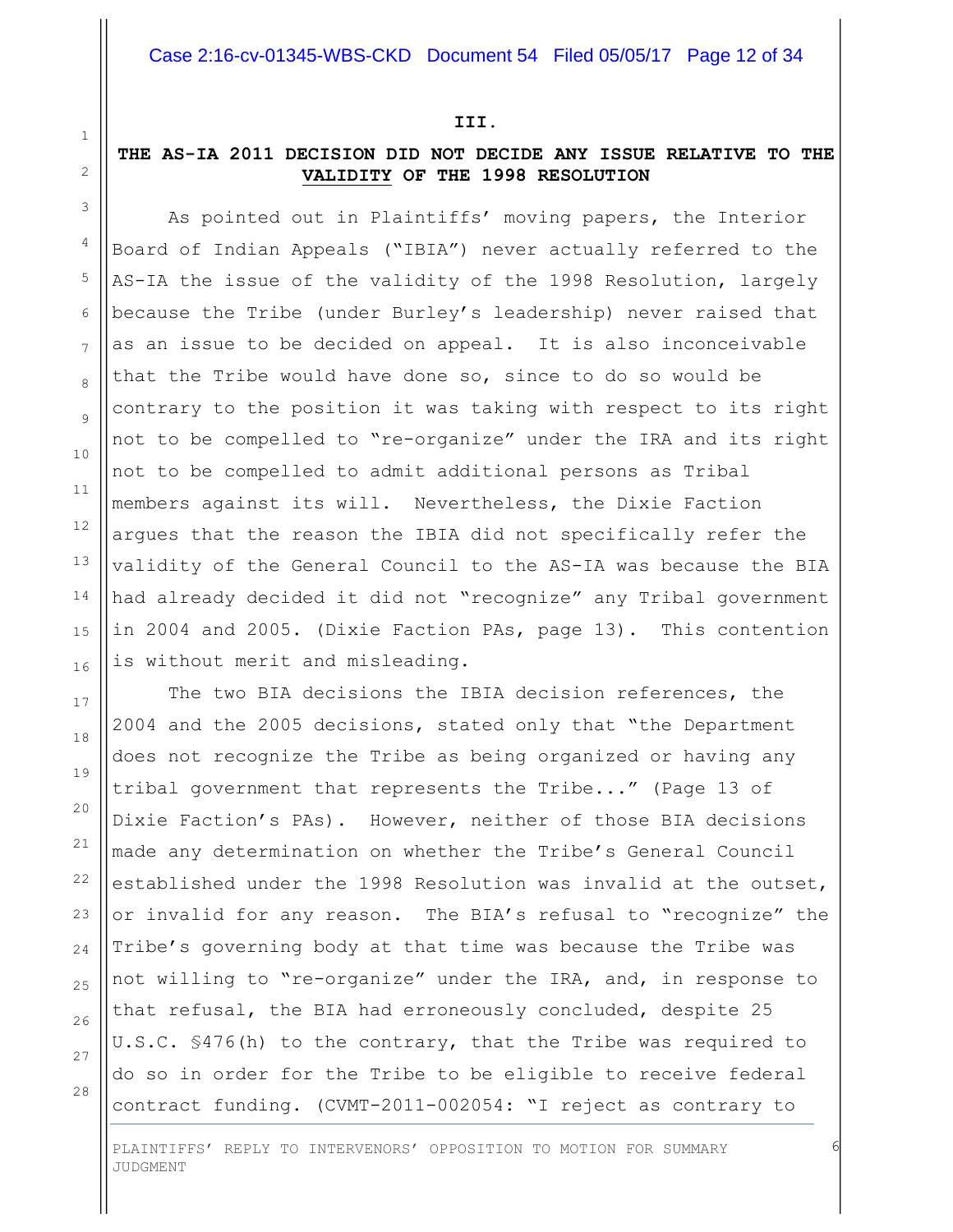#### Case 2:16-cv-01345-WBS-CKD Document 54 Filed 05/05/17 Page 13 of 34

§476(h) the notions that a tribe can be compelled to 'organize' under the IRA and that a tribe not so organized can have 'significant federal benefits' withheld from it"). As stated, there is a distinct difference between not recognizing the Tribe's governing body because the Tribe refuses to "reorganize" under the IRA and because of an ongoing leadership dispute, on the one hand, and not recognizing the Tribe's governing body because it was invalidly established at the outset, on the other hand. The BIA was clearly refusing to recognize the Tribe merely because it was refusing to reorganize under the IRA and because of the ongoing leadership dispute. See CVMT v. Pacific Regional Director (2010) 51 IBIA 103, 103-104 (noting that the BIA's actions in attempting to force the Tribe to re-organize under the IRA were because the "BIA [had] concluded that these actions were necessary because until the tribal organization and membership issues were resolved, a leadership dispute between Burley and Yakima...could not be resolved, and resolution of that dispute was necessary for a functioning government-to-government relationship with the Tribe").

In his 2011 decision, the AS-IA merely observed as an undisputed fact as follows with respect to the Tribe's governing body:

"The CVMT today operates under a General Council form of government, pursuant to Resolution #CG-98-01, which the CVMT passed in 1998, facilitated by representatives of the Bureau of Indian Affairs..."

7

26 28 (CVMT-2011-002050). It did not rule on or resolve any dispute concerning the validity of the resolution establishing the General Council. It did the same with respect to the Tribe's status as a federally-recognized tribe. (CVMT-2011-002049: "I now find the following: (1) The California Valley Miwok Tribe

PLAINTIFFS' REPLY TO INTERVENORS' OPPOSITION TO MOTION FOR SUMMARY JUDGMENT

27

1

2

3

4

5

6

7

8

9

10

11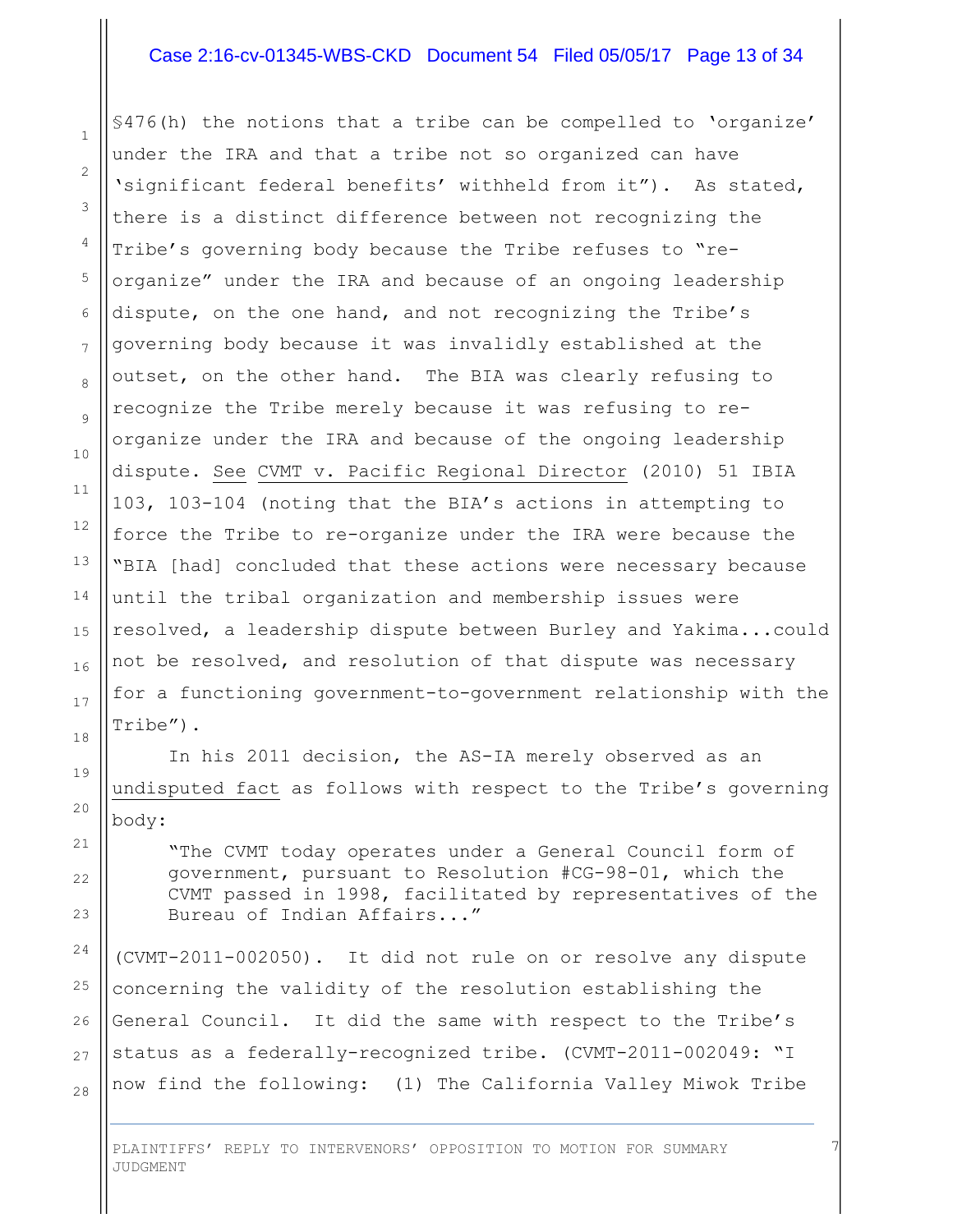## Case 2:16-cv-01345-WBS-CKD Document 54 Filed 05/05/17 Page 14 of 34

(CVMT) is a federally recognized tribe, and has been continuously recognized by the United States since at least 1916..."). Neither of these issues of fact could have been challenged at that time, based on the six-year statute of limitations. Yet, the Dixie Faction attempted to do so with respect to the validity of the 1998 Resolution when they filed suit in federal court in 2011 challenging the AS-IA's 2010 and 2011 Decisions.

#### **IV.**

#### **THERE IS NO BASIS TO CONCLUDE THAT THE 1998 RESOLUTION WAS INVALID AT THE TIME IT WAS ADOPTED**

#### **A. THE 1971 PROBATE ORDER LIMITED MEMBERSHIP TO THOSE RESIDING ON THE SHEEPRANCH RANCHERIA CONSISTENT WITH BIA POLICY**

Both the Federal Defendants and the Dixie Faction in their opposition papers ignore the significance of the 1971 Probate Order that reaffirmed the BIA's policy that only those individuals who actually resided on the Sheepranch Rancheria were members of the Tribe who had the sole authority to organize the Tribe as Dixie did in 1998. The AS-IA 2015 Decision ignoring this material fact in the administrative record was arbitrary and capricious.

In concluding that the 1998 Resolution establishing the Tribe's General Council was invalid when adopted, the AS-IA's 2015 Decision misconstrued the historical background of the Tribe that led to Yakima Dixie being the last remaining Tribal member residing on the Sheepranch. Significantly, it ignored the impact of the 1971 Probate Order issued by the Department of Interior pertaining to the death of Mabel Dixie, Yakima's mother, and the policy the BIA had over the years in treating actual residency on the California Rancherias as tantamount to tribal membership. The Decision erroneously concluded that descendants of the 12 or 13 Indians identified by the 1915

8

28

1

2

3

4

5

6

7

8

9

10

11

12

13

14

15

16

17

18

19

20

21

22

23

24

25

26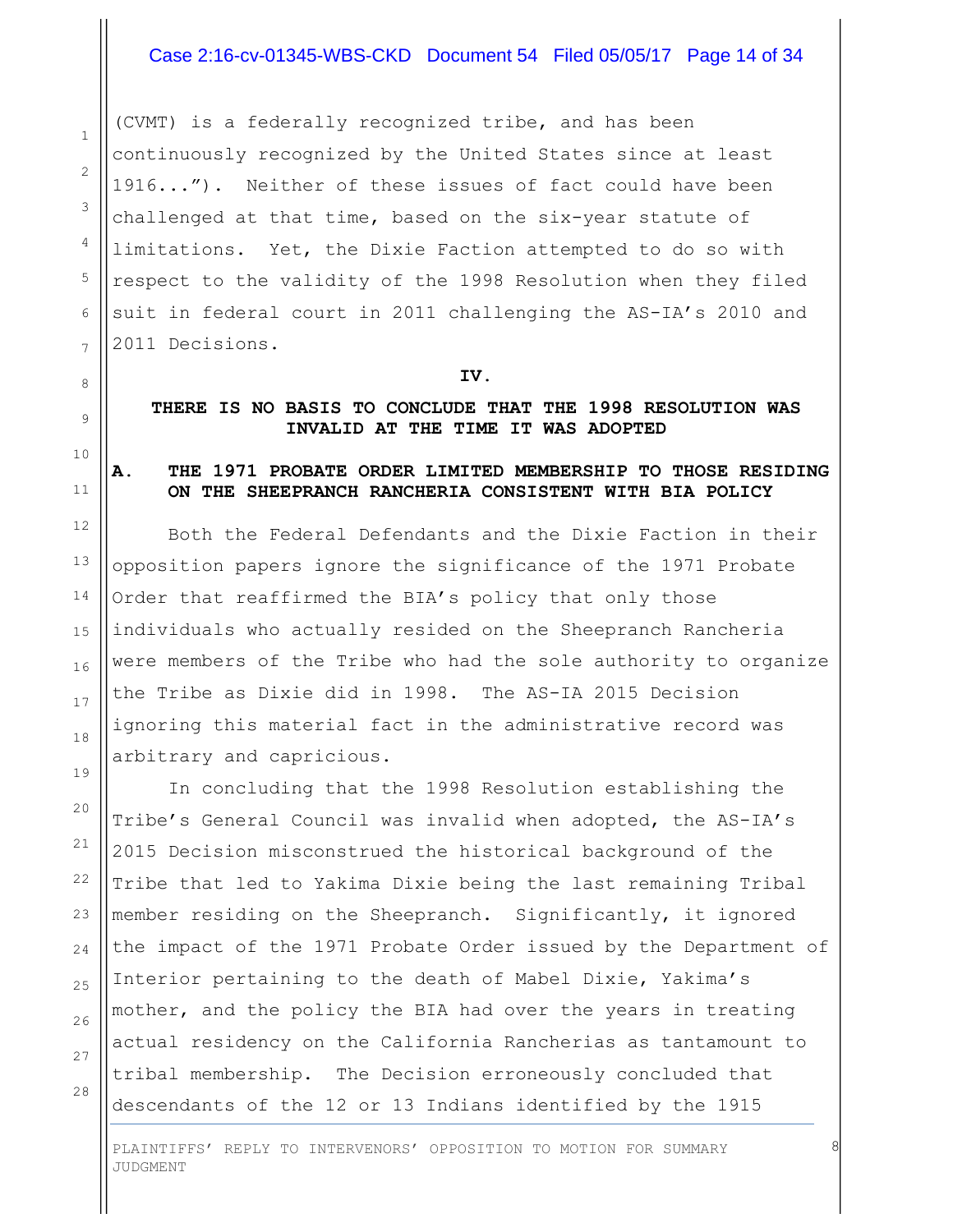#### Case 2:16-cv-01345-WBS-CKD Document 54 Filed 05/05/17 Page 15 of 34

Indian Agent, for whom the 0.92 acre parcel was given, had the right to participate in the 1998 organization of the Tribe. They did not.

1

2

3

4

5

6

7

8

9

10

11

12

13

14

15

16

17

18

19

20

21

 $22$ 

23

24

25

26

27

28

In Alan-Wilson v. Sacramento Area Director (1997) 30 IBIA 241, cited by the Dixie Faction in their opposition papers, the IBIA noted that the BIA had a policy of limiting membership on the California Rancherias to those Indians who actually resided on the Rancherias. The BIA revoked assignments given to various individuals when those individuals failed to use their assigned portion of the Rancheria, and equated that lack of residence with non-membership in the Tribe. The IBIA then quoted a 1959 letter from the BIA to one of these individuals, which stated:

"Our records are not definite as to whether or not you ever lived on the lot or used it. However, it appears that **you did not occupy or use the lot** for many years; consequently, you **lost your rights to the assignment**. We believe **your reinstatement as a member of the Cloverdale group can only be acquired by a consent of the majority of the adult residents presently living on the Rancheria**." (Emphasis added).

30 IBIA at 243. The IBIA then further observed that the BIA considered only those individuals who actually resided on the Rancheria as Tribal members, and stated:

"The Cloverdale Rancheria voted on the question of whether to organize under the Indian Reorganization Act (IRA), 25 U.S.C. §476 (1994). The record shows that the Department determined that only adult residents of the Cloverdale Rancheria at the time of the election would be allowed to vote in that election, **a fact which suggests that the Department viewed the Rancheria as a group of 'adult Indians residing on such reservation'** within the meaning of 25 U.S.C. §476..."

30 IBIA at 243. This is consistent with what occurred with Jeff Davis in this case with respect to the Sheepranch Rancheria, who was the "only single eligible voter" "who voted in favor of the IRA" in 1935. CVMT v. Pacific Regional Director (2010) 51 IBIA

9

PLAINTIFFS' REPLY TO INTERVENORS' OPPOSITION TO MOTION FOR SUMMARY JUDGMENT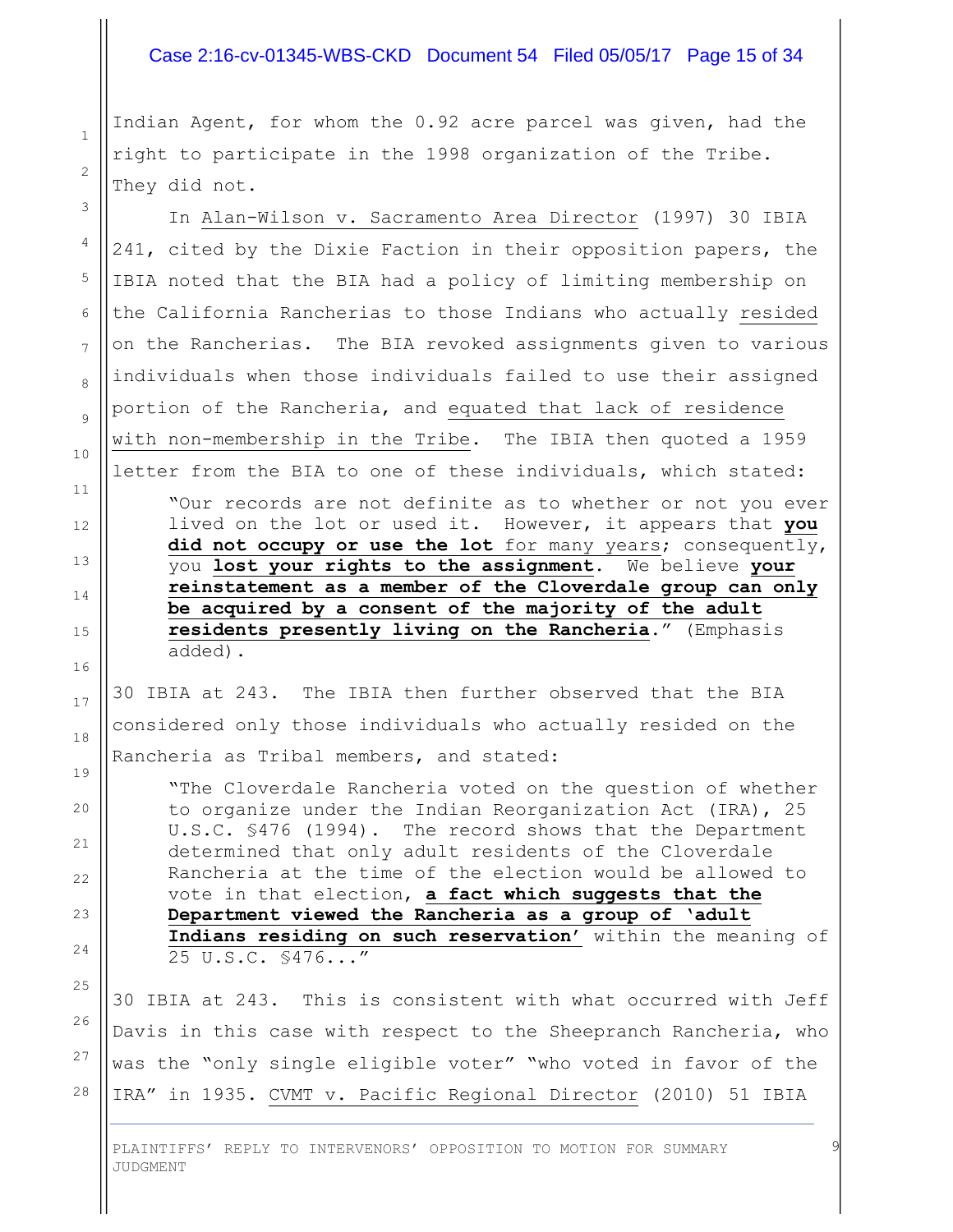#### Case 2:16-cv-01345-WBS-CKD Document 54 Filed 05/05/17 Page 16 of 34

103, 106 [also found at CVMT-2011-001687]; (CVMT-2011-002051). Significantly, the IBIA in CVMT, supra, then noted:

1

2

3

4

5

6

7

8

9

10

11

12

13

14

15

16

17

18

19

20

21

22

23

24

25

26

27

28

Neither Davis, nor any subsequent **residents** of the **Rancheria**, organized a tribal government pursuant to the IRA. (Emphasis added).

51 IBIA at 106. Thus, even the IBIA correctly assumed, based on the BIA's consistent policy, that only actual residents of the Sheepranch Rancheria would have the right to organize the Tribe. And those actual residents were considered to be the members of the Tribe, not those in the surrounding community who claimed to be descendants of the 12 or 13 Indians identified in the 1915 census, and who did not reside on the Sheepranch.

**B. THE 1971 PROBATE ORDER VESTED MABEL DIXIE AND HER HEIRS THAT RESIDED ON THE SHEEPRANCH WITH THE SOLE AUTHORITY TO ORGANIZE THE TRIBE AND ENROLL MEMBERS**

When the BIA met with Yakima Dixie and Burley in 1998 to assist them in organizing the Tribe, there was no obligation to reach out to the descendants of the 12 or 13 Indians identified in the 1915 census to allow them to participate in the organization process. Only Yakima Dixie had that right, since he was the only one residing on the 0.92 acre Sheepranch property at the time. He exercised that right by first enrolling Burley and her family as members, and then, together with Burley and Reznor, they adopted the 1998 Resolution establishing the General Council.

Dixie's sole right to enroll Burley and her family and organize the Tribe in 1998 was solidified by the 1971 Probate Order. That Probate Order must be viewed as limiting the right to organize the Sheepranch Rancheria to persons living on the property who are listed as "distributees or dependent members on the federally approved Distribution Plan." (CVMT-2011-000172). Because Mabel Dixie acquired a vested interest in the property

10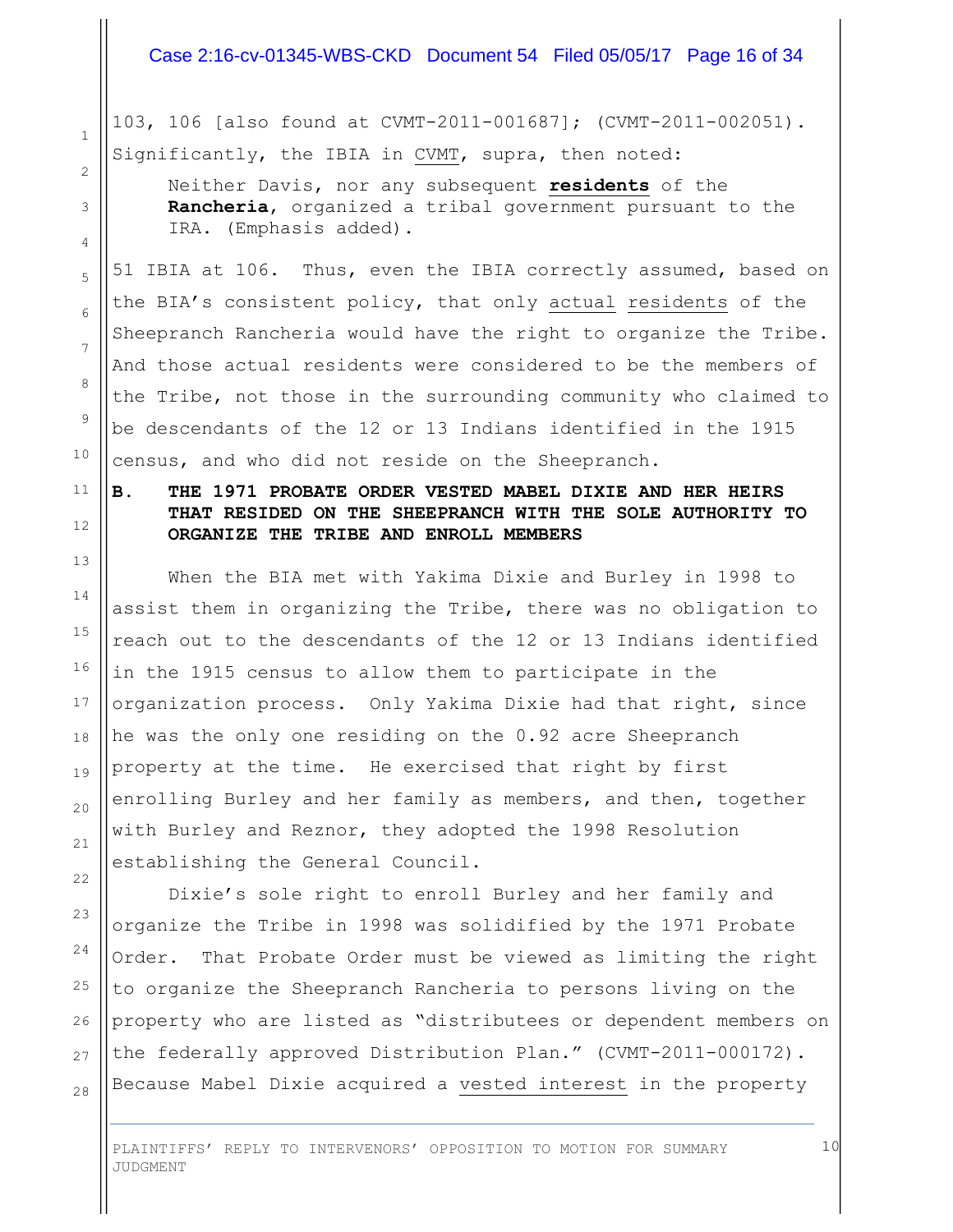#### Case 2:16-cv-01345-WBS-CKD Document 54 Filed 05/05/17 Page 17 of 34

when she was listed as the sole distributee preparatory to termination (which never occurred), that vested interest passed to her heirs under the 1971 Probate Order, at the exclusion of all other descendants of the 12 or 13 Indians identified in the 1915 census. As stated in Alan-Wilson, supra, with respect to the effect of the Distribution Plan creating vested interests in those listed therein in having the right to reorganize the Tribe after termination:

1

2

3

4

5

6

7

8

9

10

11

12

13

14

15

16

17

18

19

20

21

22

23

24

25

26

27

28

The basic question presented in this appeal is: Who can reorganize the Cloverdale Rancheria's tribal government? The Area Director based his answer to this question on the stipulated judgment in Hardwick, concluding that the **Department has consistently interpreted that judgment as limiting the right to reorganize the tribal government of a Rancheria restored under Hardwick to that rancheria's distributees, dependent members, and lineal descendants**...[T]he Area Director argues: The "decision in Smith v. U.S. [, No. C 74 1016 WTS (N.D. Cal. Mar. 28, 1978)], determined that the **distribution plans created vested interests in the Distributee**. This case established the **standard to be utilized in the organization of all the previously terminated Rancherias** as those parties with vested rights and this standard was confirmed in the stipulated judgment in the Tillie Hardwick case."

30 IBIA at 254. In Smith v. U.S. (N.D.Cal.1978) 515 F.Supp. 56, the federal government conceded, and based upon this concession and its own review of the evidence the court concluded, that the Hopland Rancheria was unlawfully terminated and should not be treated as terminated. 515 F.Supp. at 60. Accordingly, the Court held that the Plaintiff distributees or heirs of distributees were entitled to recover damages from the federal government as a result of the federal government's failure to provide statutorily required water and sewer systems prior to termination. Accordingly, even though the Hopland Rancheria was to be treated as "unterminated," the Court still looked to the Distribution plan to afford relief to the individual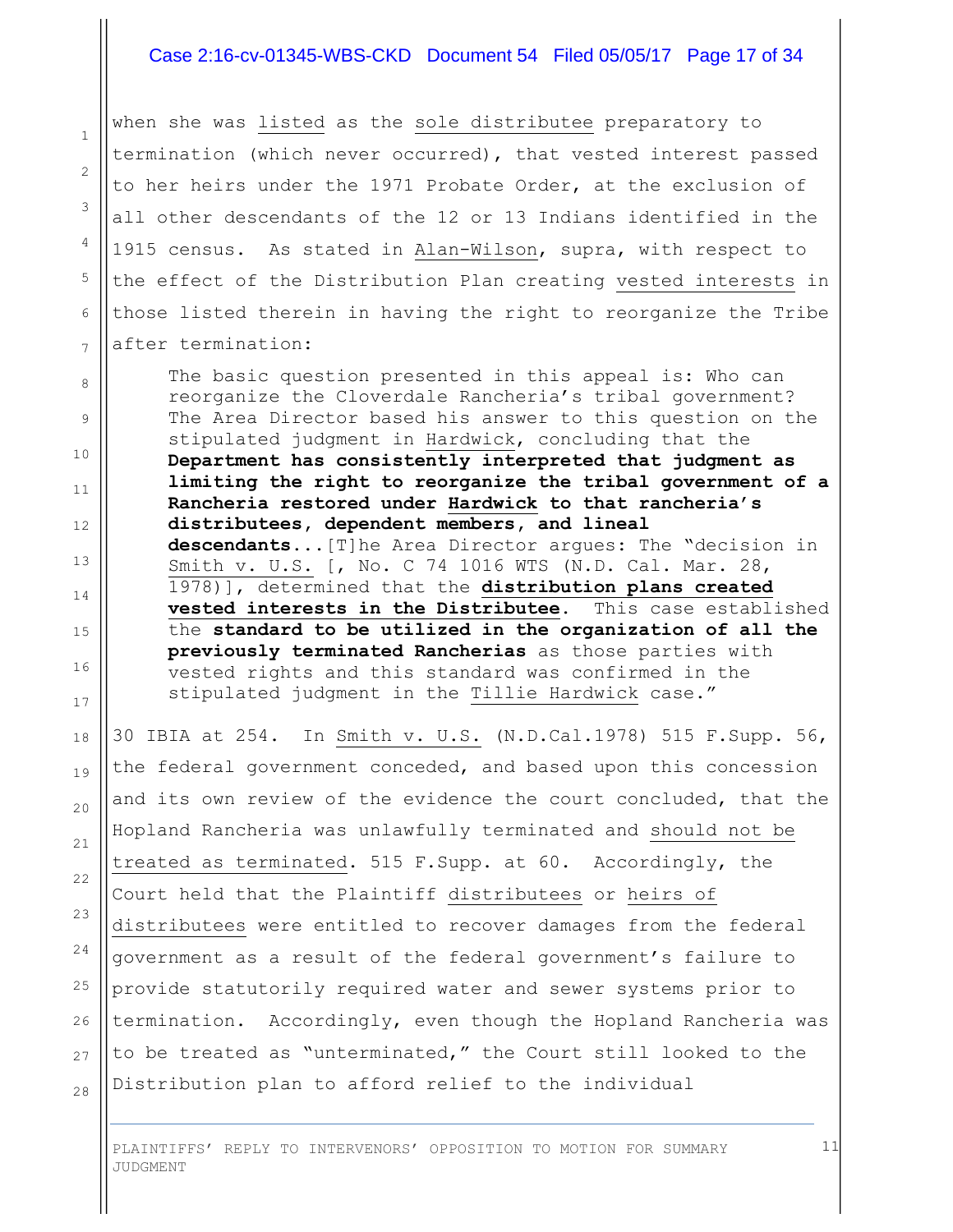#### Case 2:16-cv-01345-WBS-CKD Document 54 Filed 05/05/17 Page 18 of 34

"distributees," given the fact that the Distribution Plan gave them a vested interest in the Rancheria.

Also, in Duncan v. Andrus (N.D.Cal.1977) 517 F.Supp. 1, Plaintiffs sued the federal government as Indian distributees who were on the distribution plan for termination of the Robinson Rancheria. They claimed the Tribe was unlawfully and prematurely terminated before sanitation and water facilities were installed, thereby depriving them of federal Indian benefits and subjecting them to state and local taxes. 517 F.Supp. at 3-4. The Court held that the Tribe must be "unterminated," "and its distributees and their families must be given the opportunity to regain federal benefits lost through termination." 517 F.Supp. at 6. The Court then held:

[T]he Indian distributees are entitled to prompt relief restoring their federal benefits, but respecting the vested rights in the Rancheria land which they have acquired through the operation of federal regulations. See 25 C.F.R. §242.7 (1960); 24 F.R. 4652-4654 (June 9, 1959). (Emphasis added).

517 F.Supp. at 6. Both Smith, supra, and Duncan, supra, preceded the Hardwick 1983 stipulated judgment and shed light on the policy of the BIA in treating distributees under the Distribution Plan preparatory to termination has having vested rights in their respective Rancherias, to the exclusion of any descendants not listed in the Distribution Plan, notwithstanding the fact that "termination" either did not occur or was rescinded.

For the same reasons, Mabel Dixie acquired a vested interest in the Sheepranch Rancheria in 1966, to the exclusion of the descendants of the 12 or 13 Indians identified in the 1915 census, when she was placed on the Distribution Plan and voted for termination as the sole resident on the property. She alone had a vested interest in the property by virtue of her

PLAINTIFFS' REPLY TO INTERVENORS' OPPOSITION TO MOTION FOR SUMMARY JUDGMENT

26 27

28

1

2

3

4

5

6

7

8

9

10

11

12

13

14

15

16

17

18

19

20

21

22

23

24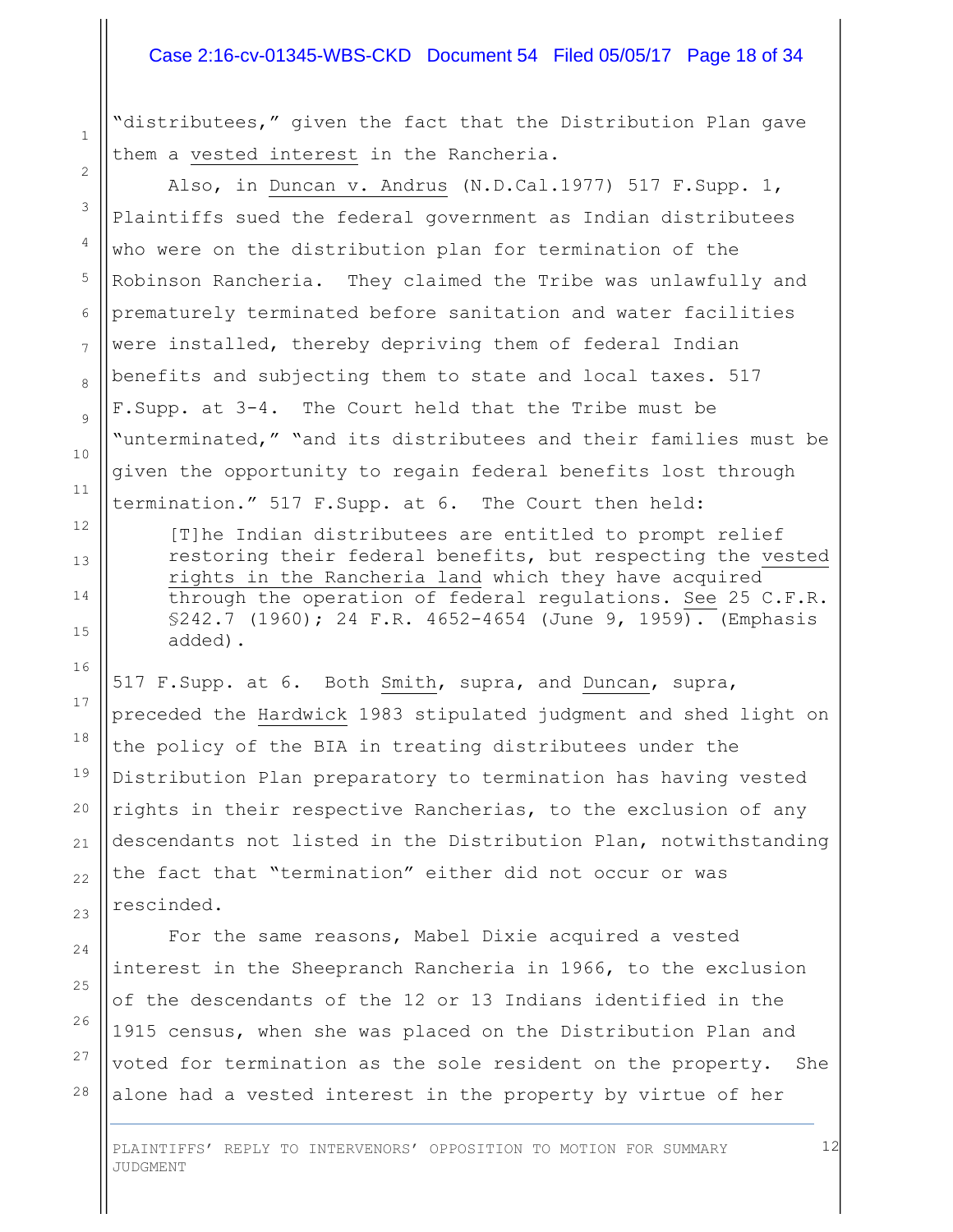#### Case 2:16-cv-01345-WBS-CKD Document 54 Filed 05/05/17 Page 19 of 34

being the only one on the list of the Distribution Plan preparatory to termination. While the Sheepranch was never lawfully terminated, her vested interest as the sole distributee never changed. She did not lose that interest when termination did not occur. The fact that the Sheepranch was not part of the Hardwick stipulated judgment did not change her sole, vested right as the only member of the Tribe when she was made a distributee under the Distribution Plan in 1966, as the foregoing cases demonstrate.

Mabel Dixie's sole vested rights in the Sheepranch Rancheria, to the exclusion of all other descendants of the 12 or 13 Indians identified in the 1915 census, were passed on to her heirs and confirmed by the Probate Order issued by the U.S. Department of Interior on November 1, 1971. (CVMT-2011-0000061). These were her children and her husband at that time. As shown, Yakima Dixie was the sole remaining heir under this Probate Order who was living on the Sheepranch in 1998 when he enrolled the Burley family as members and organized the Tribe under the 1998 Resolution. Based upon the foregoing history and case law, Dixie had the sole right and the authority to do so, to the exclusion of any descendants of the 12 or 13 Indians identified in the 1915 census.

## **C. WHEN THE 0.92 ACRE LOT WAS PURCHASED FOR THE 12 OR 13 SHEEPRANCH INDIANS, THE BAND BECAME A "TRIBE" AND HAD THE RIGHT TO ORGANIZE AND DEFINE ITS MEMBERS TO INCLUDE "NON-RESIDENTS"**

The AS-IA's 2015 Decision focused on the "size" of the lot purchased for the 12 or 13 Indians identified in the 1915 census to conclude that it "was not large enough for all members of the band to take up residence," and therefore those Indians who were associated with the band but chose not to reside on the Sheepranch were still considered members because they were

13

PLAINTIFFS' REPLY TO INTERVENORS' OPPOSITION TO MOTION FOR SUMMARY JUDGMENT

1

2

3

4

5

6

7

8

9

10

11

12

13

14

15

16

17

18

19

20

21

22

23

24

25

26

27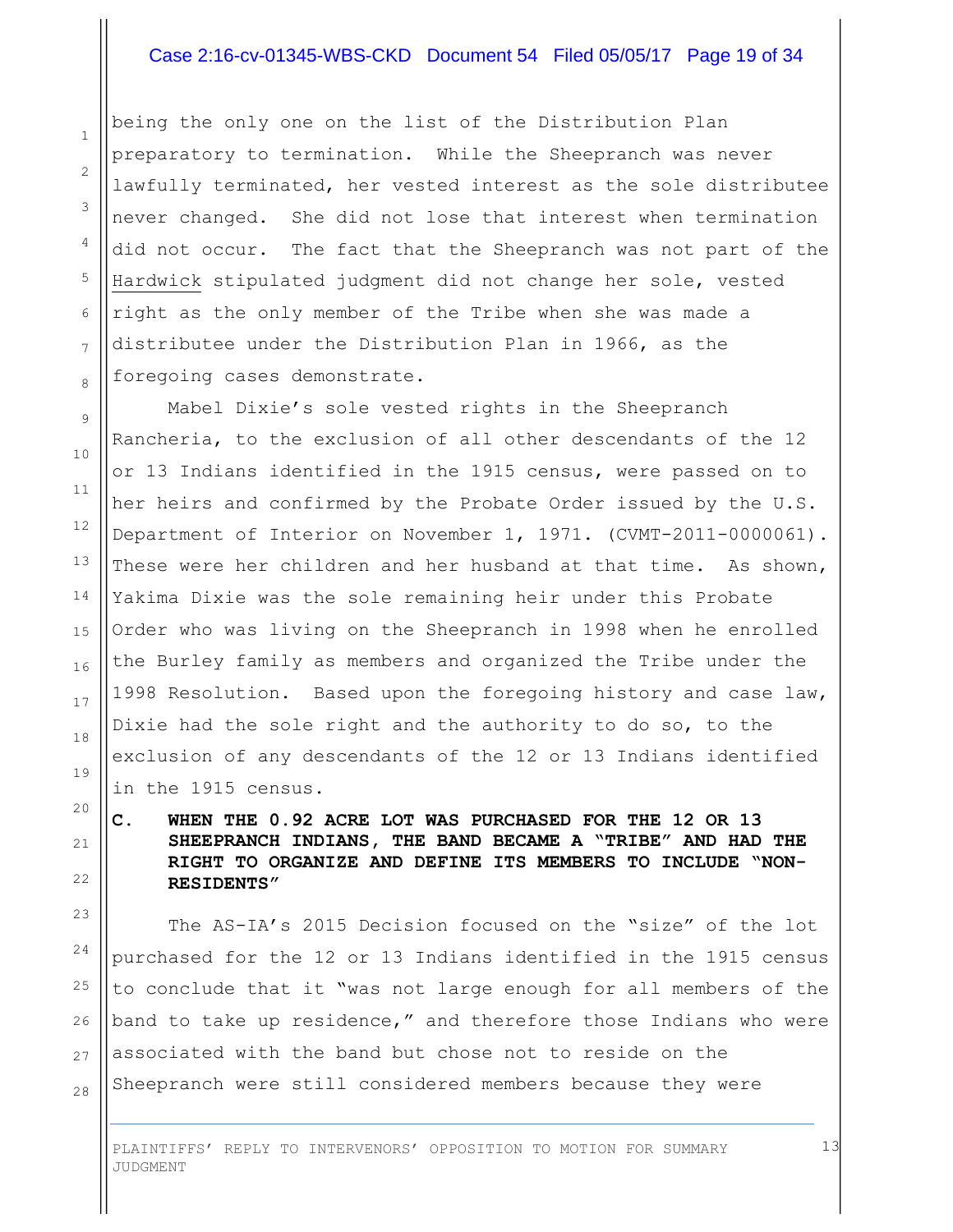#### Case 2:16-cv-01345-WBS-CKD Document 54 Filed 05/05/17 Page 20 of 34

"potential residents." (CVMT-2017-001400). This conclusion is without merit and flies in the face of established BIA policy and practice toward this early band as shown in the historical timeline.

1

2

3

4

5

6

7

8

9

10

11

12

13

14

15

16

17

18

19

20

21

22

23

24

25

26

27

28

First of all, the AS-IA's 2015 Decision's comment that the 0.92-acre lot was not large enough for the 12 or 13 band members is misleading and not supported in the administrative record. In fact, the Indian Agent taking the census in 1915 found only three (3) "old little Indian cabins" in the Sheepranch area. The 12 or 13 Indians he identified were actually comprised of three or four families (CVMT-2011-000002), with Peter Hodges as the band's leader. (CVMT-2011-CVMT-2011-000001). This would mean there were about four (4) people in each cabin. Under the circumstances, the 0.92-acre plot of land was large enough to accommodate these 12 or 13 band of Indians, i.e., three or four small families, given their custom of living in "little Indian cabins" and spending their time usually "in the nearby streams panning for gold." (CVMT-2011-000001).

Second, once the 0.92 acre land became available in 1916, these 12 or 13 band members had the right to take up residence on the property and become members of the Sheepranch. Once they did, they became a "tribe" and no longer a "band" of Indians. As a tribe, they then had they right to organize, but initial membership in the Sheepranch "tribe" was necessarily tied to first residing on the Rancheria.

In Montoya v. United States (1901) 180 U.S. 261, the Supreme Court adopted a common-law test to determine whether a group constituted a tribe for purposes of the Indian Depredation Act of 1891. The federal statute allowed U.S. citizens to bring suit in the Court of Claims for property "taken or destroyed by Indians belonging to any band, tribe, or nation, in amity with the United States." Under the statute it became necessary, in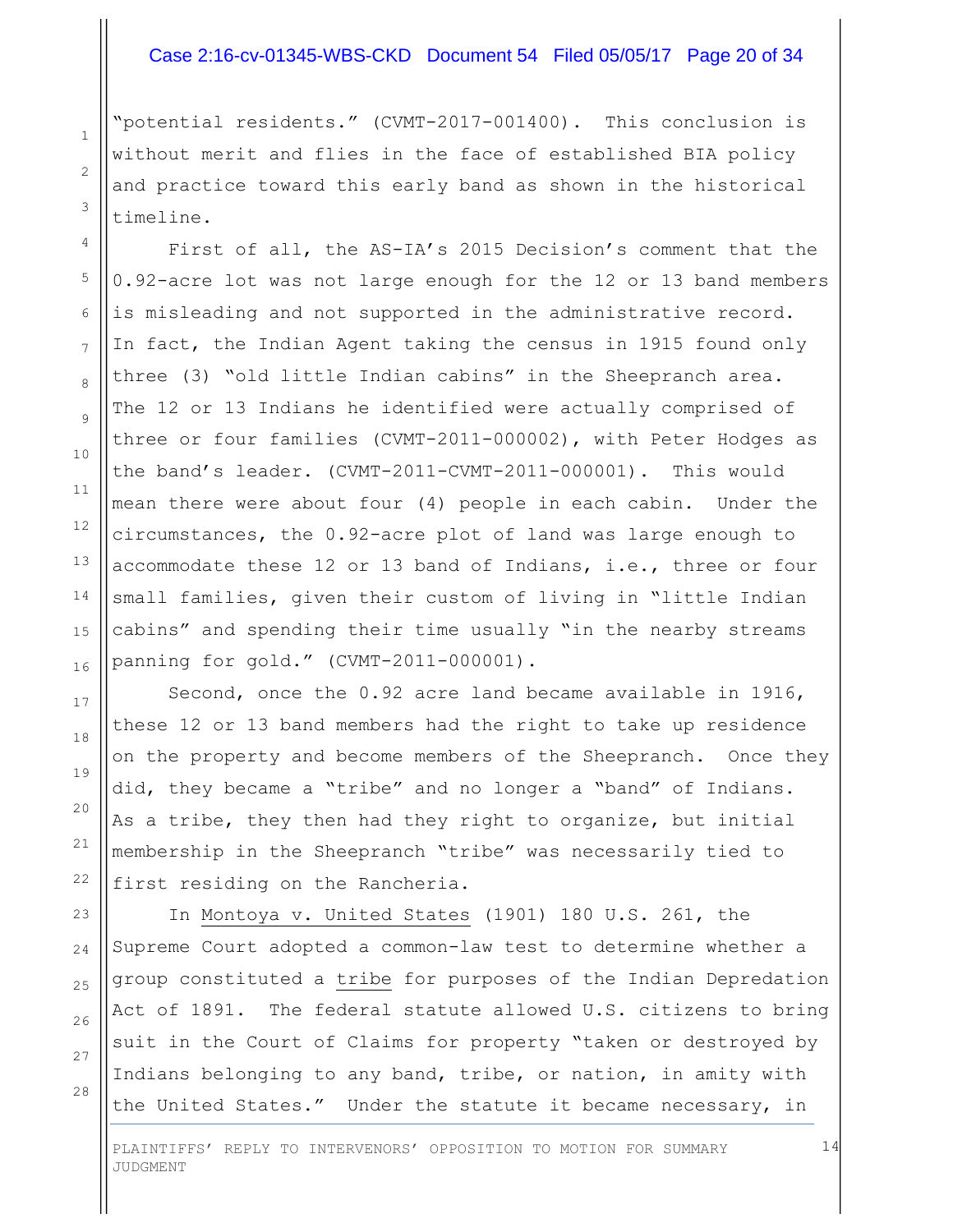#### Case 2:16-cv-01345-WBS-CKD Document 54 Filed 05/05/17 Page 21 of 34

each case, to determine whether the offender belonged to a band, tribe, or nation in amity with the United States. The Court then established the following definition of the terms "tribe" and "band" which was in effect at the time the 0.92-acre plot was purchased for the 12 or 13 Indians living in the Sheepranch area in 1916:

1

2

3

4

5

6

7

8

9

10

11

12

13

14

15

16

17

18

19

20

21

22

23

24

25

26

27

28

By a "tribe" we understand a body of Indians of the same or a similar race, united in a community under one leadership or government, and inhabiting a particular though sometimes ill-defined territory; by a "band," a company of Indians not necessarily, though often of the same race or tribe, but united under the same leadership in a common design. (Emphasis added).

180 U.S. at 266. Federal courts have applied this common-law definition of a "tribe" in recent years. See Joint Tribal Council of the Passamaquoddy Tribe v. Morton  $(1^{st}$  Cir. 1975) 528 F.2d 370, 376; Mashpee Tribe v. New Seabury Corp (1st Cir. 1979) 592 F.2d 575; Wolfchild v. U.S. (2011) 101 Fed.Cl. 54, 68; New York v. Shinnecock Indian Nation (E.D.N.Y.2005) 400 F.Supp.2d 486, 487-90 (Indian band constituted a "tribe" under Montoya because, among other things, it had offices and was located on a reservation); see also COHEN'S HANDBOOK OF FEDERAL INDIAN LAW, §3.02[6][b], pp. 142-144 (Nell Jessup Newton ed., 2012).

The 12 or 13 Indians identified in the 1915 census who lived in the Sheepranch area, together with most of the Indian population in California at the beginning of the twentieth century, were described as "scattered" and "landless." Alan-Wilson, supra at 242. As observed in Alan-Wilson, supra:

At the beginning of the twentieth century, most of the Indian population of California was **scattered** and **homeless**. In recognition of the plight of these Indians, Congress began appropriating funds to purchase land for them. As relevant to this case, the Federal government purchased 27.5 acres of land near Cloverdale, California, for the use of **homeless Indians** in that area...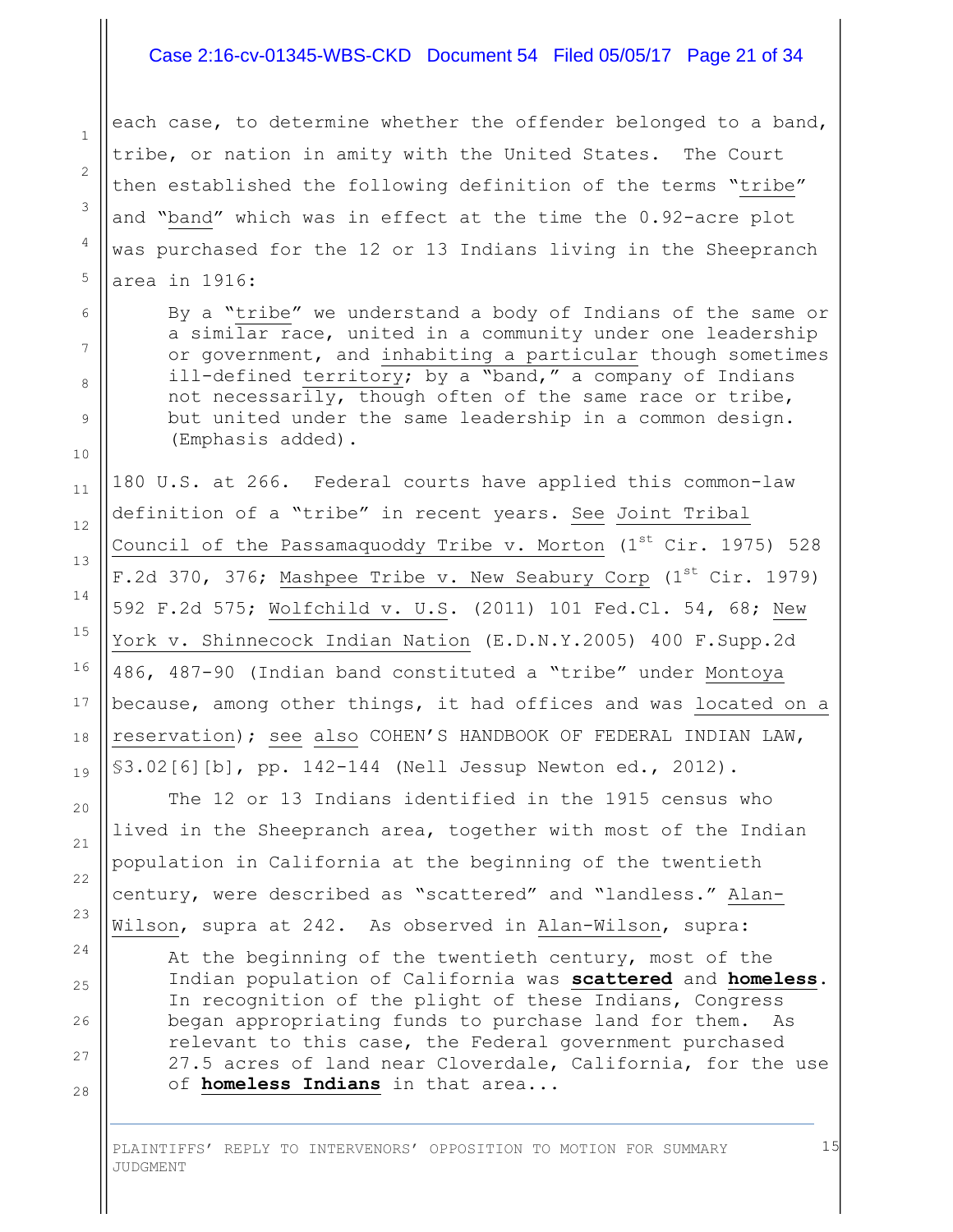\* \* \*

The record shows that the Cloverdale Rancheria was initially divided into 12 lots, which the Department assigned to various **homeless Indians**...(Emphasis added).

30 IBIA at 242. Thus, the government's purchase of the 0.92 acre plot for this 12 or 13 band of "homeless" Indians on Sheepranch created for them a residence or reservation. Under Montoya, supra, therefore, the band became a "tribe" to the extent any of them moved onto and took up residence on the 0.92 acre plot. As noted by the AS-IA's 2015 Decision, even the IRA, when passed in 1935, recognized a "tribe" as "Indians residing on one reservation." 25 U.S.C. §479; (CVMT-2017-001400). Those other 12 or 13 Indians who chose not to reside on the 0.92 plot were not members of the Tribe. However, as explained, they could have become members while still residing off the property had those Indians who took up residence on the 0.92 acre plot enrolled them, after organizing the Tribe.

Third, the timeline for the Sheepranch Tribe after the 0.92 acre plot was purchased establishes that only those individuals who actually resided on the property were considered members of the Tribe with sole authority to organize the Tribe's governing body. For example, in 1935, Jeff Davis who, by virtue of being the sole resident on the property, voted for an IRA government, and was the one the BIA recognized as having the sole authority to organize the Tribe under the IRA, which for some unknown reason never took place. (CVMT-2011-001687). Notably, none of the descendants of the 12 or 13 Indians identified in the 1915 census who lived in the Sheepranch area were allowed to participate in this vote. This was also the case with Mabel Dixie who, being the sole adult resident on the property in 1966, voted for termination and, as a result, the BIA gave her alone the deed to the property as a prelude to termination,

27 28

1

2

3

4

5

6

7

8

9

10

11

12

13

14

15

16

17

18

19

20

21

22

23

24

25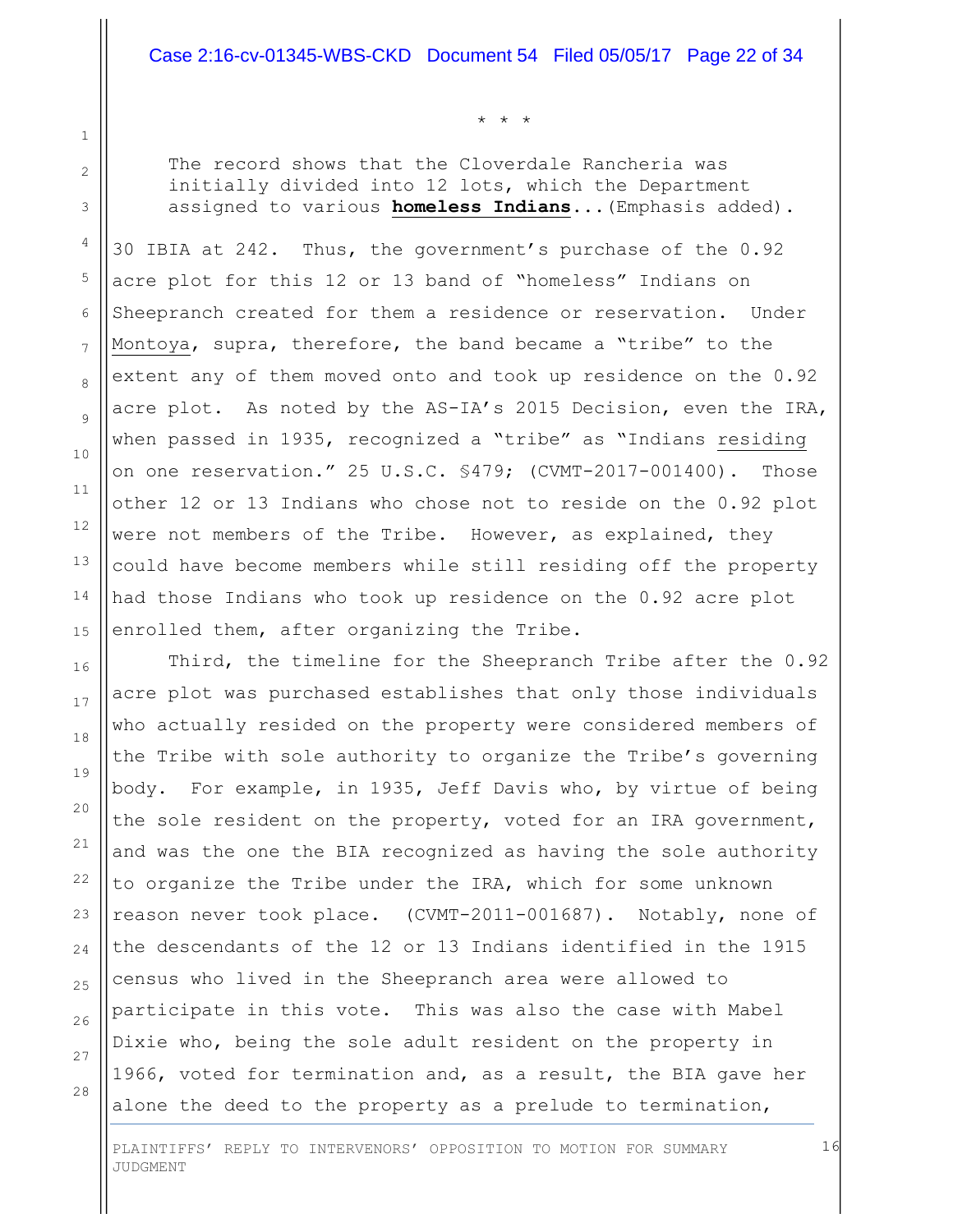#### Case 2:16-cv-01345-WBS-CKD Document 54 Filed 05/05/17 Page 23 of 34

which administratively never occurred. (CVMT-2011-001687-1688). None of the descendants of the 1915 census who lived in the Sheepranch area were allowed to vote for termination. Nor were they on the Distribution Plan list. When Mabel died, the interest to the property went to her heirs, including Yakima Dixie and his brother, Melvin. (CVMT-2011-000173). Significantly, it was the "Department of Interior" who "probated the property." (CVMT-2011-001688). However, because Melvin left the property and Yakima was the only resident on the property in 1998, Yakima Dixie alone had the authority to enroll Burley and her family as adopted members of the Tribe and organize the Tribe. In 1998, Yakima and Melvin were the only surviving heirs of Mabel Dixie. (CVMT-2011-000173).

The probate order listed Mabel's husband and her children, including Yakima Dixie and his brother, Melvin Dixie, as the only surviving heirs of Mabel Dixie, and awarded them their respective interest in the land. (CVMT-2011-000172-173). The probate order had the effect of confirming and ratifying the BIA's longstanding policy that whoever resided on the land had the authority to enroll Indians as members of the Tribe and organize the Tribe. It had the effect of excluding any claim of any other Indians who may have lived in the area, and who did not reside on the land, as having any interest or authority over the land, including the descendants of the 12 or 13 Indians identified in the 1915 census. It solidified Mabel Dixie and her family as the sole members of the Sheepranch band of Indians. When Melvin left and Dixie remained on the property, the probate order solidified Dixie's sole authority, like what the BIA extended to Jeff Davis back in 1935, as the sole member of the Sheepranch band who, because he alone resided on the property, had the authority to enroll Indians as members and organize the Tribe.

25  $26$ 27

1

2

3

4

5

6

7

8

9

10

11

12

13

14

15

16

17

18

19

20

21

22

23

24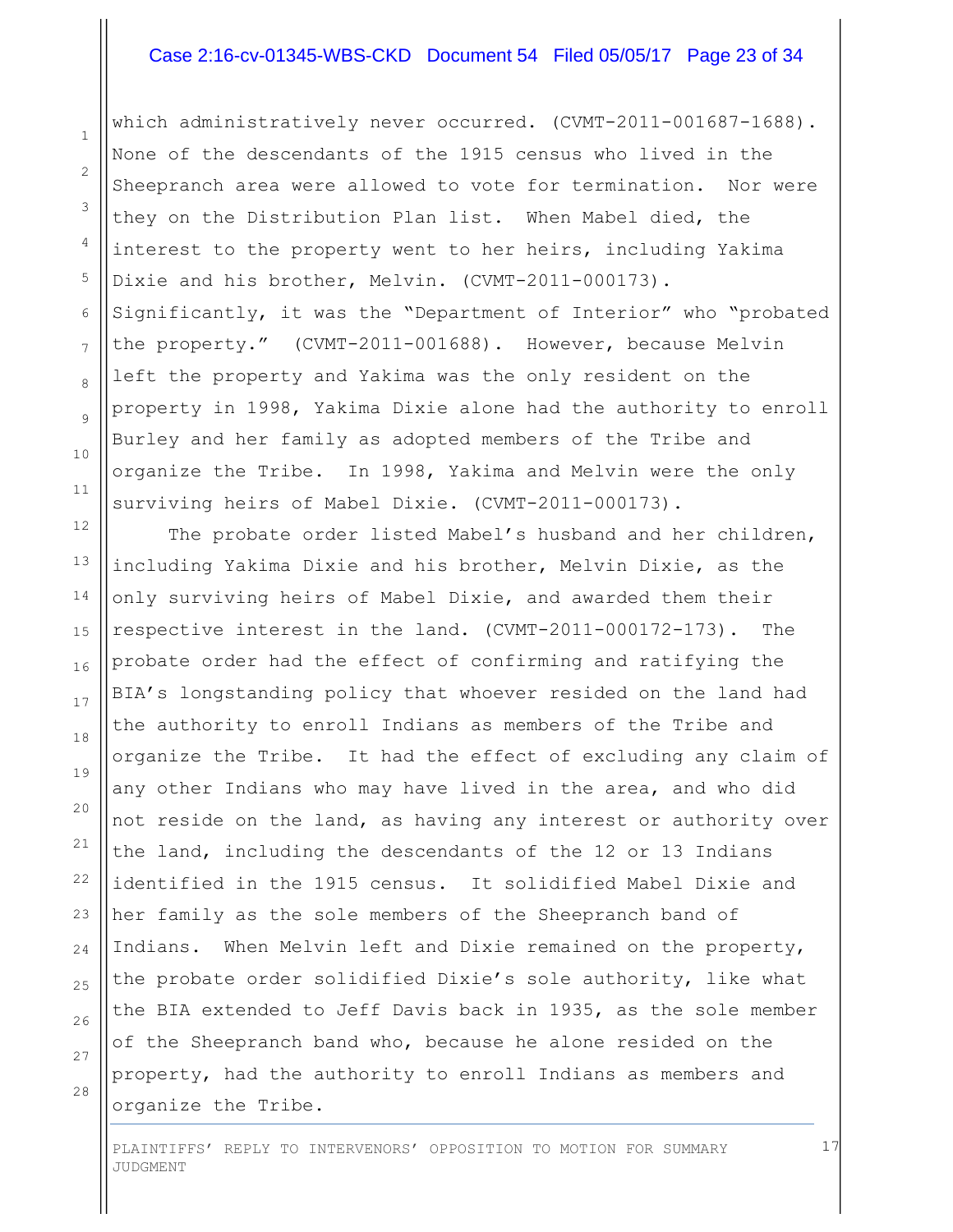Accordingly, the AS-IA 2015 Decision's conclusion that the descendants of the 1915 census who did not reside on the Sheepranch when Dixie adopted the 1998 Resolution were "potential residents" with membership rights (CVMT-2017-001400) is wrong, arbitrary and capricious, and contrary to established BIA policy toward this and other Rancherias since the beginning of the twentieth century.

## **D. WHETHER THE GENERAL COUNCIL ESTABLISHED UNDER THE 1998 RESOLUTION WAS "PREPARATORY" TO "RE-ORGANIZING" AN IRA GOVERNMENT IS IRRELEVANT, IN LIGHT OF 25 U.S.C. §476(h)**

Although it rejected the 1998 Resolution establishing the General Council as invalid, the AS-IA 2015 Decision nevertheless concludes that the Resolution initially "seemed a reasonable, practical mechanism for establishing a tribal body to *manage the process* of re-organizing the Tribe." (CVMTY-2017-001401). It then asserts that the subsequently anticipated re-organization process could only be accomplished with the participation of the descendants of the 1915 census. (CVMT-2017-001401). The Dixie Faction reasserts this reasoning as correct in their opposition papers. It is not. It is contradictory and simply wrong under the law.

First of all, the 1998 Resolution cannot, under the AS-IA's 2015 Decision's reasoning, be valid to "manage the process of re-organizing the Tribe" into an IRA government, but yet invalid later on because when adopted it did not involve the participation of the descendants of the 1915 census. If it was valid enough to "manage" that process when first adopted, then logically it must still be valid later on. In other words, if the AS-IA's 2015 Decision concludes that the 1998 Resolution is invalid because it did not allow the descendants of the 1915 census to participate in its adoption, it cannot be valid at the

28

1

2

3

4

5

6

7

8

9

10

11

12

13

14

15

16

17

18

19

20

21

22

23

24

25

26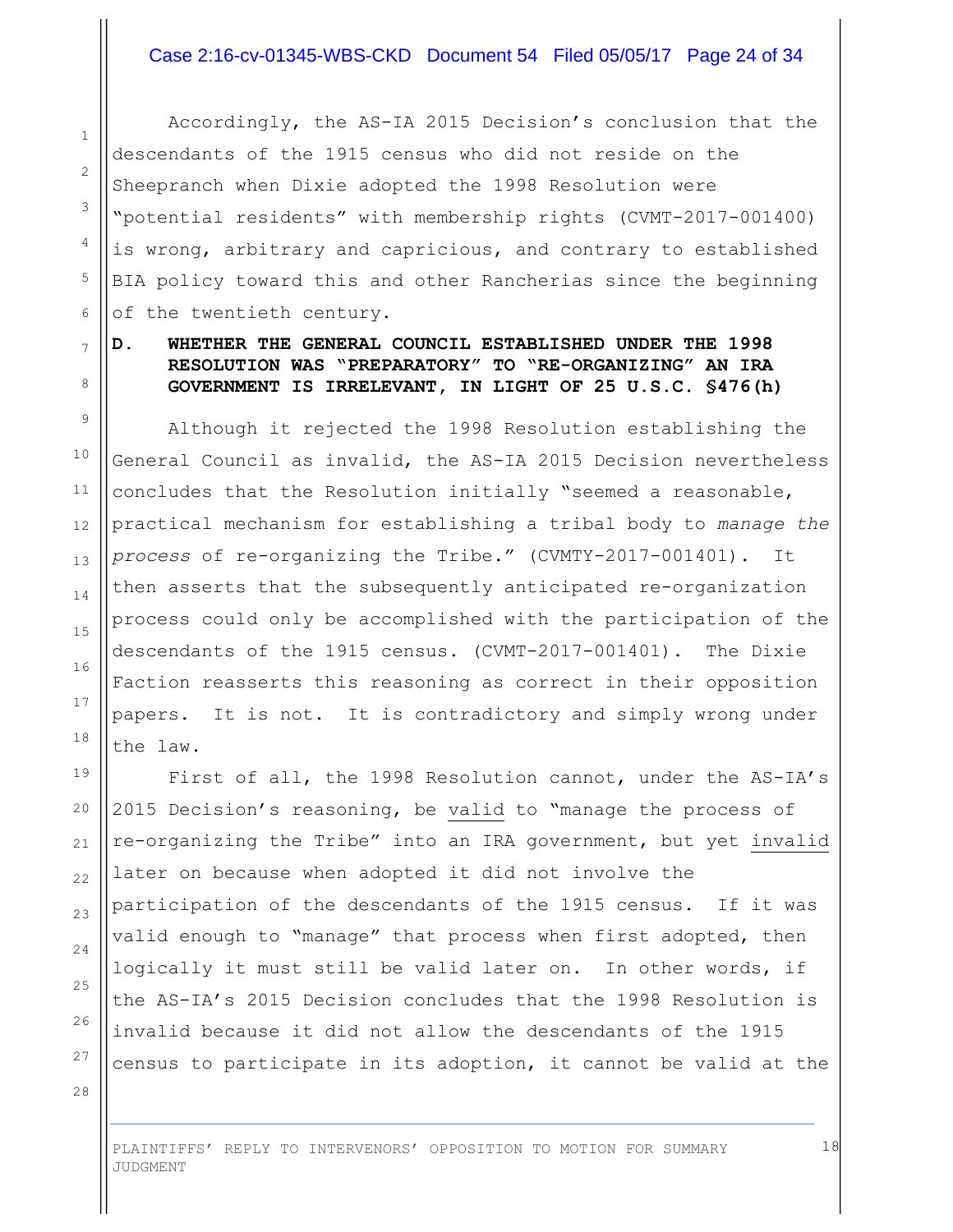#### Case 2:16-cv-01345-WBS-CKD Document 54 Filed 05/05/17 Page 25 of 34

outset to "manage the process of organizing the Tribe." (CVMT-2017-001401). The contradiction is obvious.

The administrative record shows that the BIA was expecting the Tribe's newly formed General Council established under the 1998 Resolution to be a means of later "re-organizing" the Tribe under the IRA. (CVMT-2011-000173 [Letter of 9/24/1998 from BIA to Dixie: "Tribes that are in the process of initially organizing usually consider how they will govern themselves until such time as the Tribe adopts a Constitution [under the IRA]"]). The BIA may have expected this to occur, because Jeff Davis had voted for an IRA governing body in 1935. (CVMT-2011- 001687). However, the IRA was amended in 2004, which effectively allowed tribes "to adopt governing documents under procedures other than those specified...[in the IRA.]" 25 U.S.C. §476(h); (CVMT-2011-002053). In other words, the Tribe could reject an IRA governing body and simply rely upon its General Council established under the 1998 Resolution as its governing body. As stated in COHEN'S HANDBOOK OF FEDERAL INDIAN LAW:

"No federal law, including the IRA itself, requires tribes to adopt any particular kind of constitution. The decision whether to have an IRA constitution, or any written constitution at all, is a matter of tribal sovereignty and tribal initiative."

COHEN'S HANDBOOK OF FEDRAL INDIAN LAW, §4.05[3], PAGE 271 (Nell Jessup Newton ed., 2012).

22 25 26 The passing of 25 U.S.C. §476(h) in 2004 clarifying that tribes may organize their tribal governments outside the IRA coincides with the BIA's actions in 2005 suddenly suspending federal contract funding to the Tribe and in 2004 and 2005 taking the position that it did not recognize its General Council as the Tribe's governing body. At that time, the Tribe had told the BIA that it no longer wished to "re-organize" under the IRA (CVMT-2011-002053 ["the Tribe current reluctance to

27 28

1

2

3

4

5

6

7

8

9

10

11

12

13

14

15

16

17

18

19

20

21

23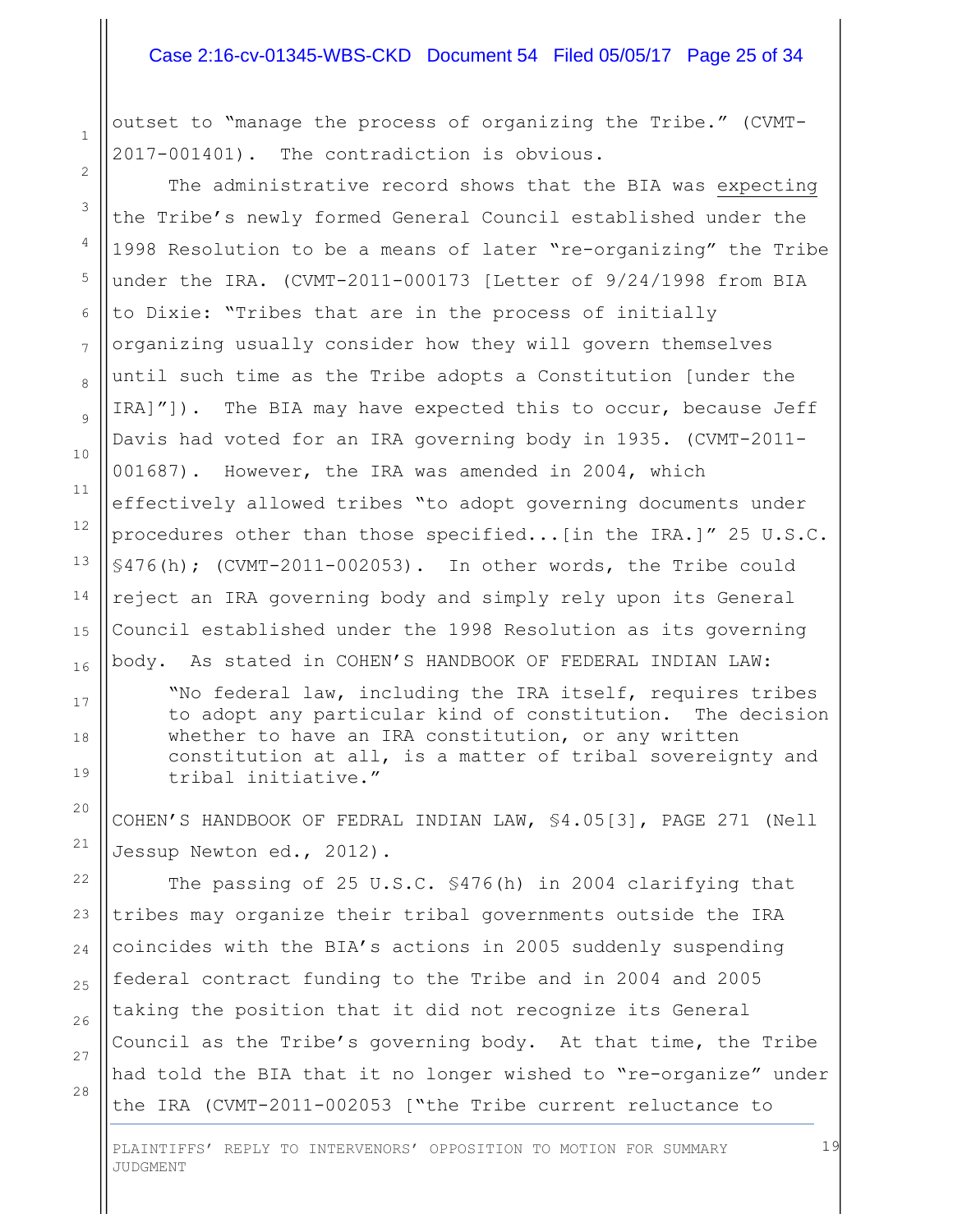#### Case 2:16-cv-01345-WBS-CKD Document 54 Filed 05/05/17 Page 26 of 34

'organize' itself under the IRA, choosing instead to avail itself of the provisions in 25 U.S.C. §476(h), first enacted in 2004...]) and would instead use its General Council as its governing body, thereby prompting the BIA to suspend federal contract funding and going so far as to force the "reorganization" process with descendants of the 1915 census in 2007. (CVMT-2011-001696).

Accordingly, although the BIA expected the Tribe's General Council established under the 1998 Resolution to be a precursor to organizing under the IRA, 25 U.S.C. §476(h) was enacted by Congress to clarify that tribes need not be compelled to organize under the IRA, thereby trumping as irrelevant the AS-IA 2015 Decision's conclusion that the 1998 Resolution was simply a means to "manage the process of reorganizing the Tribe [under the IRA]." The Tribe simply changed its mind, and has every right to keep its General Council as its governing body, which the DOI is required to accept and with whom the DOI is required to conduct government-to-government relations. (CVMT-2011- 002056).

#### **E. THE ELIGIBLE GROUP SYSTEM IS UNLAWFUL**

For the same reasons expressed above, the Eligible Group system advocated by the AS-IA 2015 Decision, and as argued by the Dixie Faction in their opposition papers, is unlawful. It wrongfully allows the descendants of the 1915 census who were living in the Sheepranch area to participate in "re-organizing" the Tribe. First of all, the Tribe need not re-organize under the IRA. Secondly, Yakima Dixie was the only remaining Tribal member living on the Sheepranch Rancheria in 1998 who had the authority to enroll the Burley family as members and to organize the Tribe. The descendants of the 1915 census had no right to participate in the original organization of the Tribe, and

28

1

2

3

4

5

6

7

8

9

10

11

12

13

14

15

16

17

18

19

20

21

22

23

24

25

26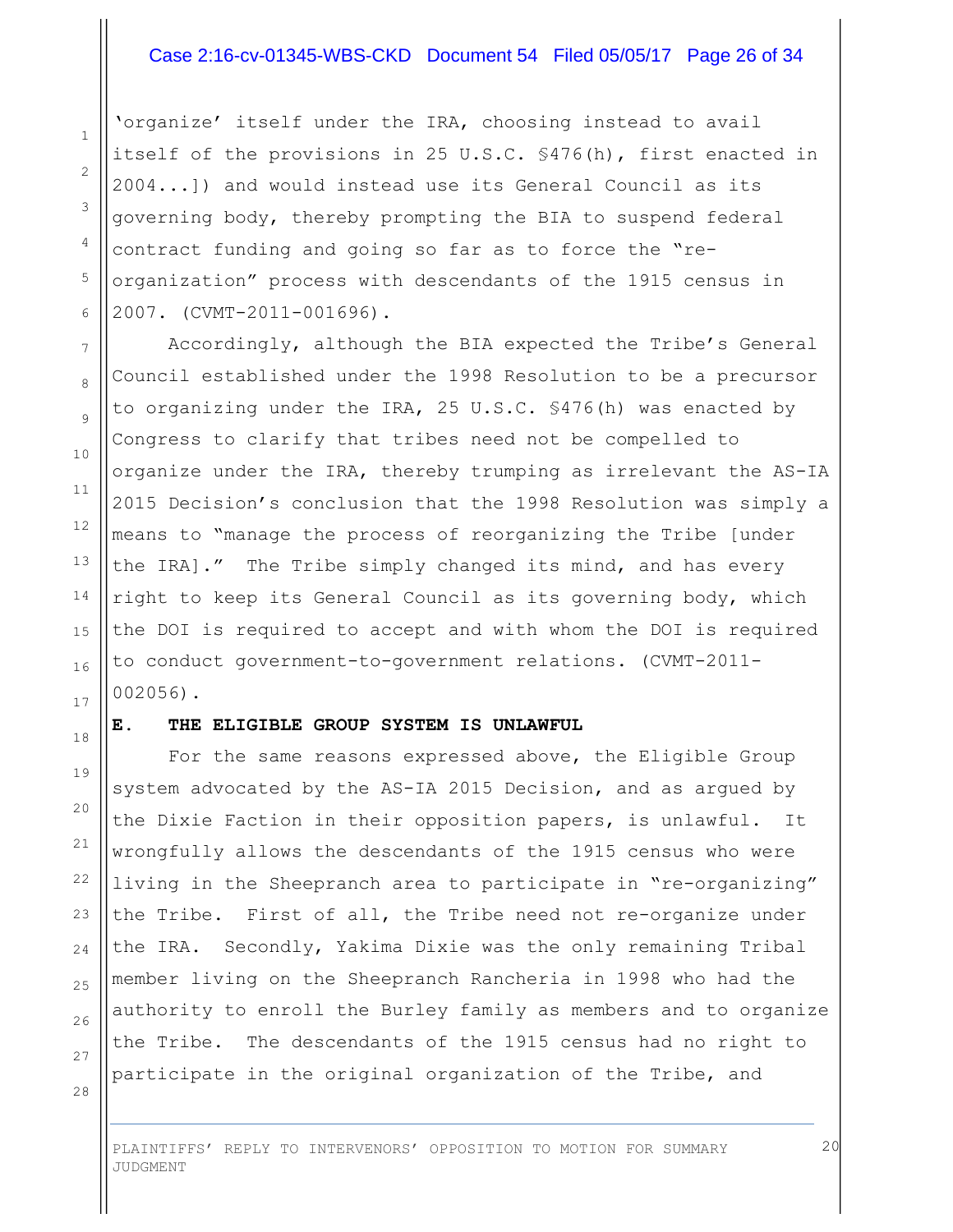#### Case 2:16-cv-01345-WBS-CKD Document 54 Filed 05/05/17 Page 27 of 34

presently have no rights with respect to the Tribe, for the reasons explained above.

**F. THERE IS NO ISSUE OR CLAIM PRECLUSION BARRING PLAINTIFFS' CLAIMS**

#### **1. The issues are not identical.**

The Dixie Faction argues that based on the rulings in *Miwok I and II* (i.e., *CVMT I* and *CVMT II*) Plaintiffs are barred by the doctrine of issue preclusion, i.e., collaterally estoppel, from challenging the AS-IA December 2015 Decision concluding that the 1998 Resolution establishing the General Council is invalid and that the Tribe's membership is presently limited to five (5) enrolled members. This contention was expressly rejected by the U.S. District Court, and the same reasoning applies here. Significantly, the Federal Defendants have abandoned this same argument raised in their moving papers, and makes no mention of it in their opposition papers. It would appear the Federal Defendants concede their issue and claim preclusion arguments lack merit.

In footnote 15 of the U.S. District Court Order remanding to the AS-IA for reconsideration, the Court stated:

Plaintiffs [the Dixie Faction] challenge the August 2011 Decision on several other legal grounds. However, each of these arguments fails. First, relying on the *CVMT I* and *CVMT II* decisions, Plaintiffs [the Dixie Faction] argue that the Secretary is barred by the doctrine of issue preclusion and/or judicial estoppel from recognizing the General Council as the governing body of the Tribe. [Citation]. This argument is without merit because *CVMT I* and *CVMT II* do not share the same contested issue with this case. *See Allen v. McCurry*, 449 U.S. 90, 94, 101 S.Ct. 411, 66 L.Ed.2d 308 (1980). **The only issue before the courts**  *CVMT I* **and** *CVMT II* **was whether the Secretary had the authority to refuse to approve a constitution submitted under IRA §476(h)(1)**. **The courts did not directly address the issues raised here, namely whether the Tribe's membership consists of five members and whether the General** 

JUDGMENT

1

2

3

4

5

6

7

8

9

10

11

12

13

14

15

16

17

18

19

20

21

22

23

24

25

26

27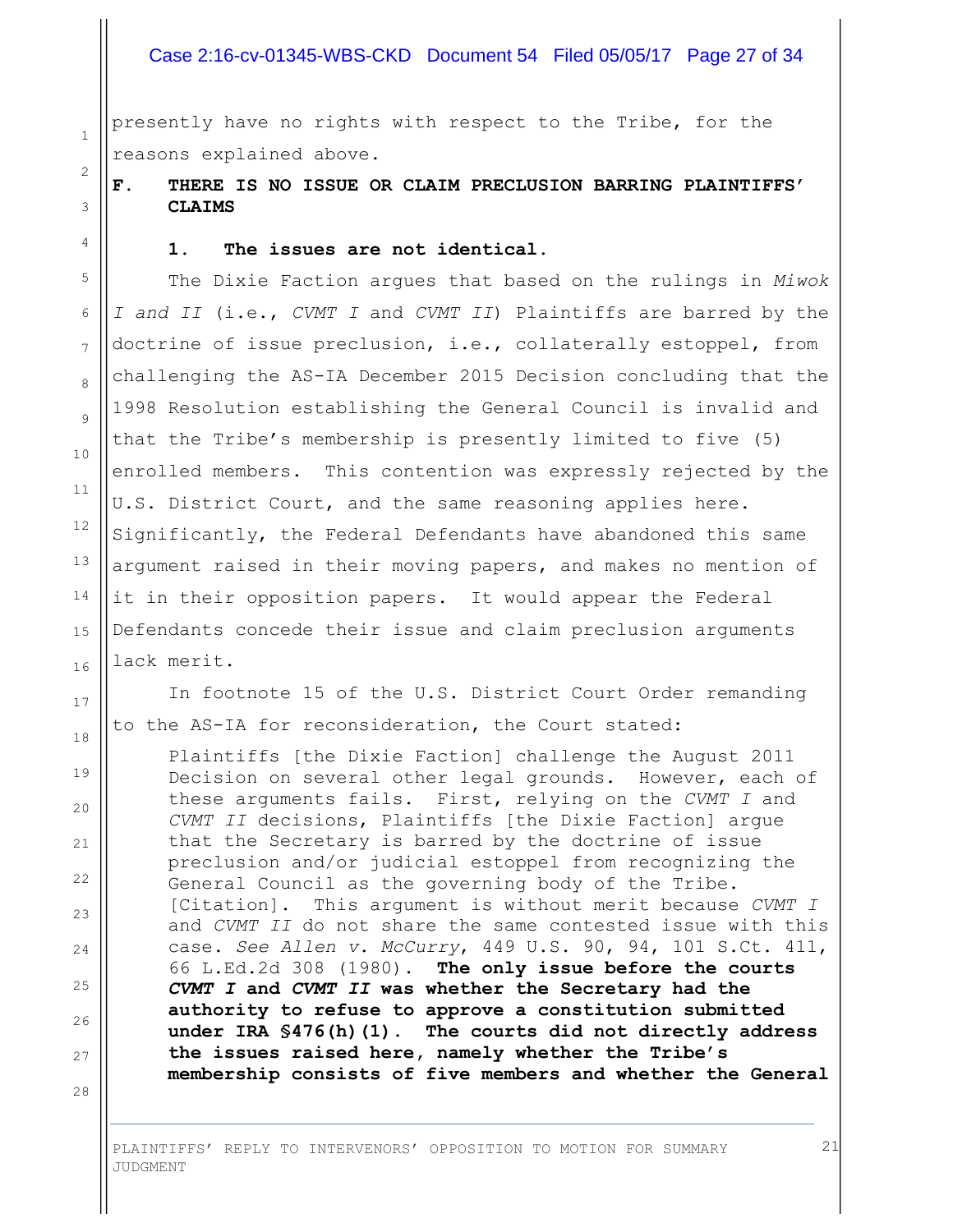### Case 2:16-cv-01345-WBS-CKD Document 54 Filed 05/05/17 Page 28 of 34

**Council is the duly constituted government of the Tribe...**(Emphasis added).

5 F.Supp.3d at 101, fn. 15. The issues have not changed, since the U.S. District Court ruling. Plaintiffs here have likewise challenged the same issues, but in reverse, i.e., whether the AS-IA's December 2015 decision is correct in concluding that the Tribe does not consist of five members and also concluding that the 1998 Resolution establishing the General Council was invalid at the outset. Those issue were never decided in the prior *CVMT I* and *CVMT II* cases. As a result, Plaintiff is not barred from litigating them here. Dodd v. Hood River County (9<sup>th</sup> Cir. 1998) 136 F.3d 1219, 1224-1225; Allen v. McCurry, supra.

1

2

3

4

5

6

7

8

9

10

11

12

13

14

15

16

17

18

19

20

21

 $22$ 

23

24

25

26

27

28

#### **2. No final judgment as to** *Miwok III***.**

Collateral estoppel or "issue preclusion" under federal law requires that there be a final judgment before it can apply. In re Palmer (9<sup>th</sup> Cir. 2000) 207 F.3d 566, 568. Since the Federal Defendants have conceded that, when they chose not to appeal the U.S. District Court Order, the Burley Faction could not appeal it as a "private party," because the order remanding to an agency "was not final within the meaning of 28 U.S.C. §1291." (Ex. "1," Motion to Dismiss Appeal for Lack of Jurisdiction, RJN "1"). As a result, collateral estoppel or "issue preclusion" does not apply to *Miwok III*.

**3. There is no res judicata, because the prior litigation did not involve the same claims.**

Res judicata applies when there is: (1) an identity of claims; (2) a final judgment on the merits; and (3) identity or privity between parties. Owens v. Kaiser Found. Health Plan, Inc.  $(9^{th}$  Cir. 2001) 244 F.3d 708, 713. As stated, the claims raised in *Miwok I* and *II* are not identical to the claims being litigated here. As a result, res judicata does bar the litigation of the claims in this action. See Stanton v. D.C.

PLAINTIFFS' REPLY TO INTERVENORS' OPPOSITION TO MOTION FOR SUMMARY JUDGMENT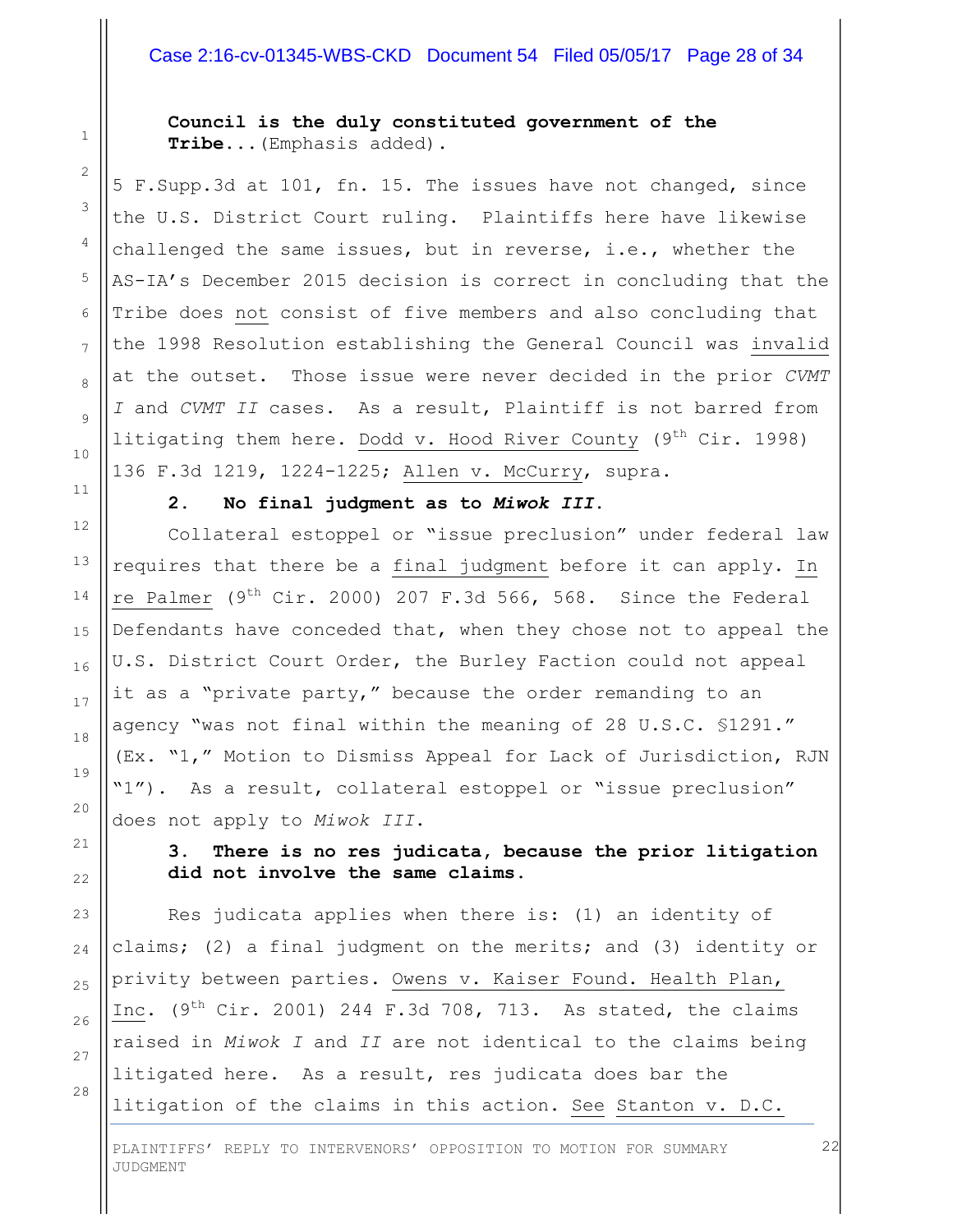Court of Appeals (D.C. Cir. 1997) 127 F.3d 72, 78 (two cases must share the same nucleus of facts for res judicata to apply).

**4. No final judgment as to** *Miwok III***.**

Because the order in *Miwok III* does not involve a final judgment on the merits, there can be no res judicata effect of that case on the present claims being made in this case. Owens, supra.

## **G. DIXIE AND EVERONE'S FRAUD RELATIVE TO THE FABRICATED LEADERSHIP DISPUTE IS HIGHLY RELEVANT**

The Dixie Faction argues that the issue of Dixie and Everone fabricating the 16-year Tribal leadership dispute is irrelevant with respect to this case. No so.

Fraud on the Court and upon the federal judicial administrative system is never "irrelevant." Dixie has admitted he in fact resigned from being Chairman of the Tribe and admitted his written resignation was never forged as he maintained throughout the years. But for this fraud perpetrated upon the system, the Tribe's governing body would not have been disturbed and the Tribe would be enjoying the benefits it is entitled to receive, with Dixie as a member of the Tribe.

The fact that the Tribe remained at five (5) people is a product of this fraud. With the leadership dispute bringing chaos in conducting Tribal business, the Tribe's membership roll could not expand as it was designed to do.

Dixie and Everone's fraud in fabricating the leadership dispute is also relevant to show that Dixie considered the 1998 Resolution valid for several years after he resigned. By challenging his resignation as purportedly forged, Dixie was confirming the validity of the 1998 Resolution establishing the General Council, and rejecting the notion that descendants of the 1915 census identifying 12 or 13 Indians living in the Sheepranch were required to participate in 1998 organization of

PLAINTIFFS' REPLY TO INTERVENORS' OPPOSITION TO MOTION FOR SUMMARY JUDGMENT

# 7 8

9

10

11

12

13

14

15

16

17

18

19

20

21

22

23

24

25

26

27

28

1

2

3

4

5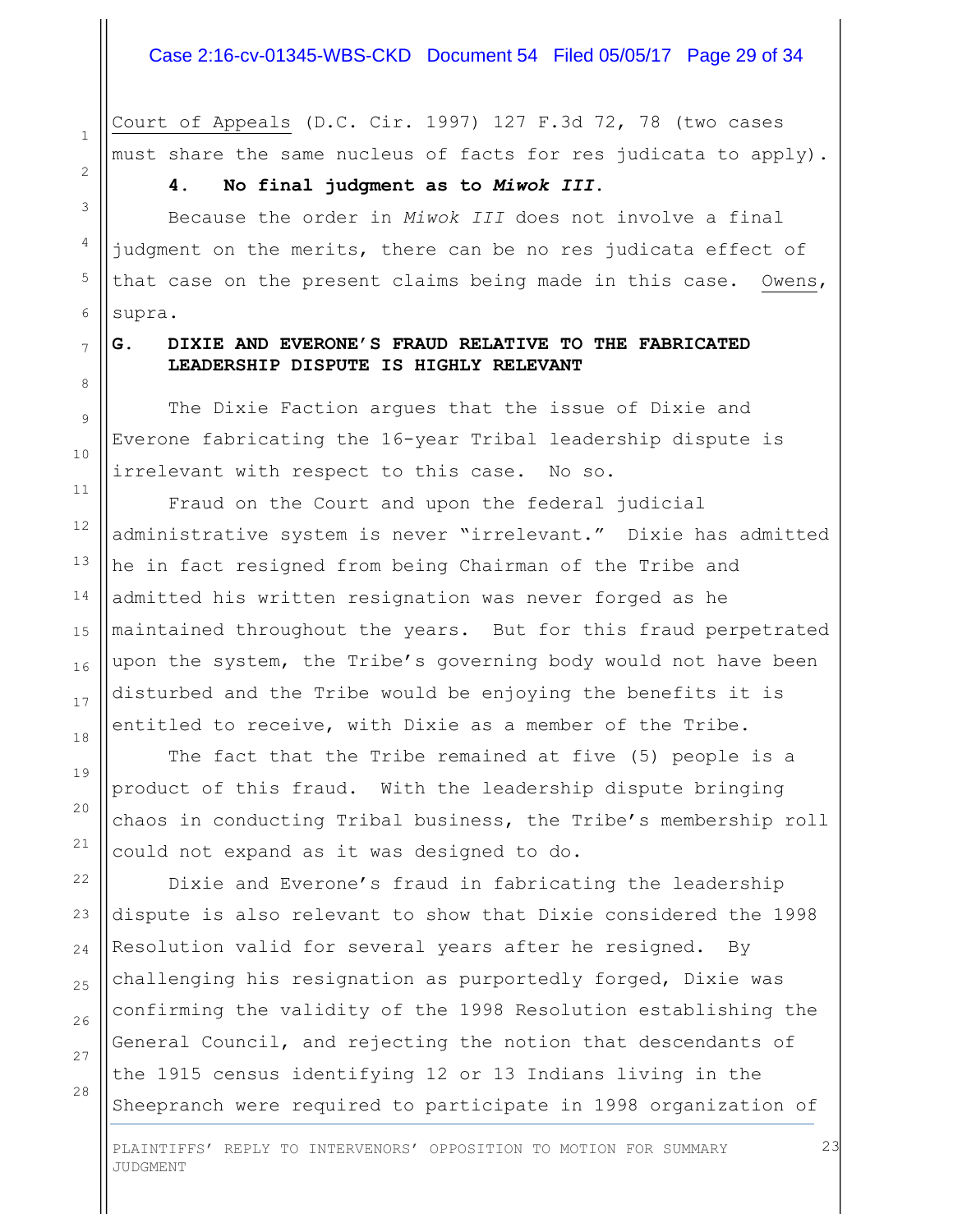#### Case 2:16-cv-01345-WBS-CKD Document 54 Filed 05/05/17 Page 30 of 34

the Tribe. Because Dixie is a party to this lawsuit, such evidence is admissible against him as an admission under the Federal Rules of Evidence. FRE 801(d)(2)(A).

1

2

3

4

5

6

7

8

9

10

11

12

13

14

15

16

17

18

19

20

21

22

23

24

25

26

27

**H. IN 1998, INDIAN LAW DID NOT REQUIRE DIXIE TO ORGANIZE THE TRIBE IN ANY PARTICULAR MANNER**

The above-referenced history of the Tribe demonstrates that Yakima Dixie alone had the authority to enroll Burley and her family as members and organize the Tribe when he did in 1998. The Tribe was not organized under the IRA at that time, nor did it need to be. As stated in Cohen's Handbook of Federal Indian Law:

"Today, at least 160 Indian nations have constitutions adopted pursuant to the IRA, more than 75 have established constitutions outside its framework, and still others remain without written constitutions, either because they continue to be governed by customs and traditions, or because their basic laws are in the form of statutes. **No federal law, including the IRA itself, requires tribes to adopt any particular kind of constitution**. The decision whether to have an IRA constitution, or any written constitution at all, is a matter of tribal sovereignty and tribal initiative." (Emphasis added).

COHEN'S HANDBOOK OF FEDERAL INDIAN LAW, 2012 ed., §405[3], page 271.

Accordingly, based on recognized Indian law, Dixie could have organized the Tribe orally and outside the IRA framework. As further stated in Cohen's Handbook of Federal Indian Law: "Tribes may thus adopt constitutions outside the IRA process.

\* \* \*

"...Some tribes operate without a written constitution. **The absence of a written constitution does not affect the self-governing powers of Indian nations under federal law**." (Emphasis added).

28 Id. at §4.04[3][b], page 260.

> PLAINTIFFS' REPLY TO INTERVENORS' OPPOSITION TO MOTION FOR SUMMARY JUDGMENT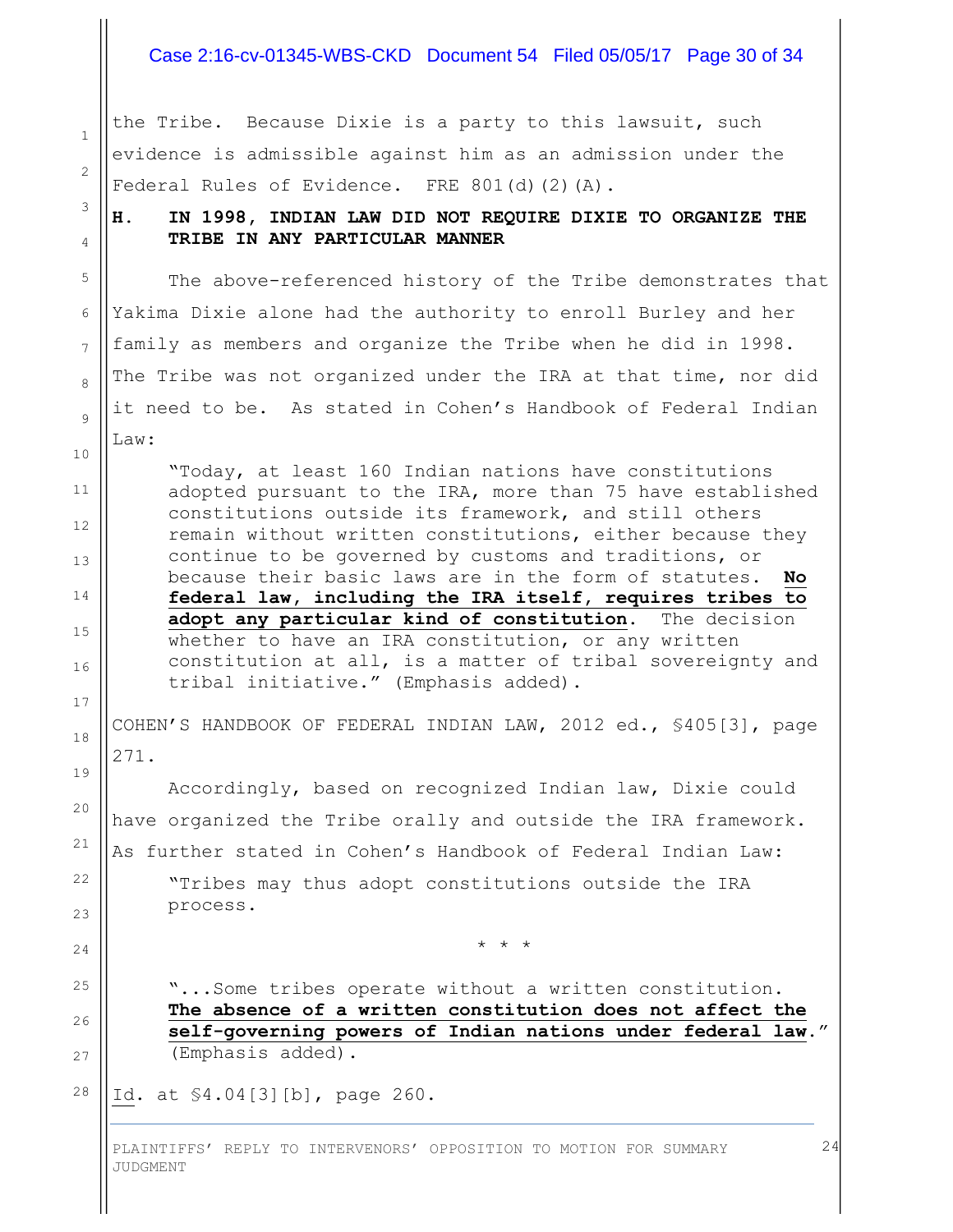#### Case 2:16-cv-01345-WBS-CKD Document 54 Filed 05/05/17 Page 31 of 34

However, even though he chose to organize the Tribe in a written document, Indian law did not require it to be in any particular form. Thus, the Dixie Faction's attack of Dixie's own written constitution as "invalid," because one signature is missing or that it does not contain places for other adult members to sign who are descendants of the 12 or 13 Indians identified in the 1915 census lacks merit. (See the Dixie Faction's motion for summary judgment, filed March 2, 2012, in CVMT v. Salazar (Jewell), Case No. 1:11-cv-00160-RWR, with respect to the AS-IA's 2011 Decision: "Only two persons signed: Yakima Dixie and Silvia Burley...As the Government admits in its answer, two is not a majority of four. As a result, the 1998 Resolution is invalid on its face." Page 36).

Factually, the 1998 Resolution establishing the General Council was outside the IRA framework. The BIA could not later force the Tribe to "re-organize" under the IRA, or in any fashion, as the AS-IA's 2015 Decision dictates. (CVMT-2011- 002054); see COHEN'S HANDBOOK ON FEDERAL INDIAN LAW, supra at §4.04[3][b], page 260 ("tribes today may revoke their IRA constitutions," citing 25 U.S.C. §476(b)).

However, the AS-IA's 2015 Decision ignores the Dixie Faction's criticism of the 1998 Resolution as a document, and focuses instead on the assertion that the descendants of the 12 or 13 Indians identified in the 1915 census were purportedly "members" of the Tribe in 1998 and therefore were entitled to participate in the "re-organization" of the Tribe. For the reasons stated above, this conclusion is historically wrong and contrary to the policy the BIA was adhering to over the years with respect to this and other Rancherias since 1915. Over the years, the BIA treated only those individuals who actually resided on the Rancherias as members of the Tribe and having

PLAINTIFFS' REPLY TO INTERVENORS' OPPOSITION TO MOTION FOR SUMMARY JUDGMENT

28

1

2

3

4

5

6

7

8

9

10

11

12

13

14

15

16

17

18

19

20

21

22

23

24

25

26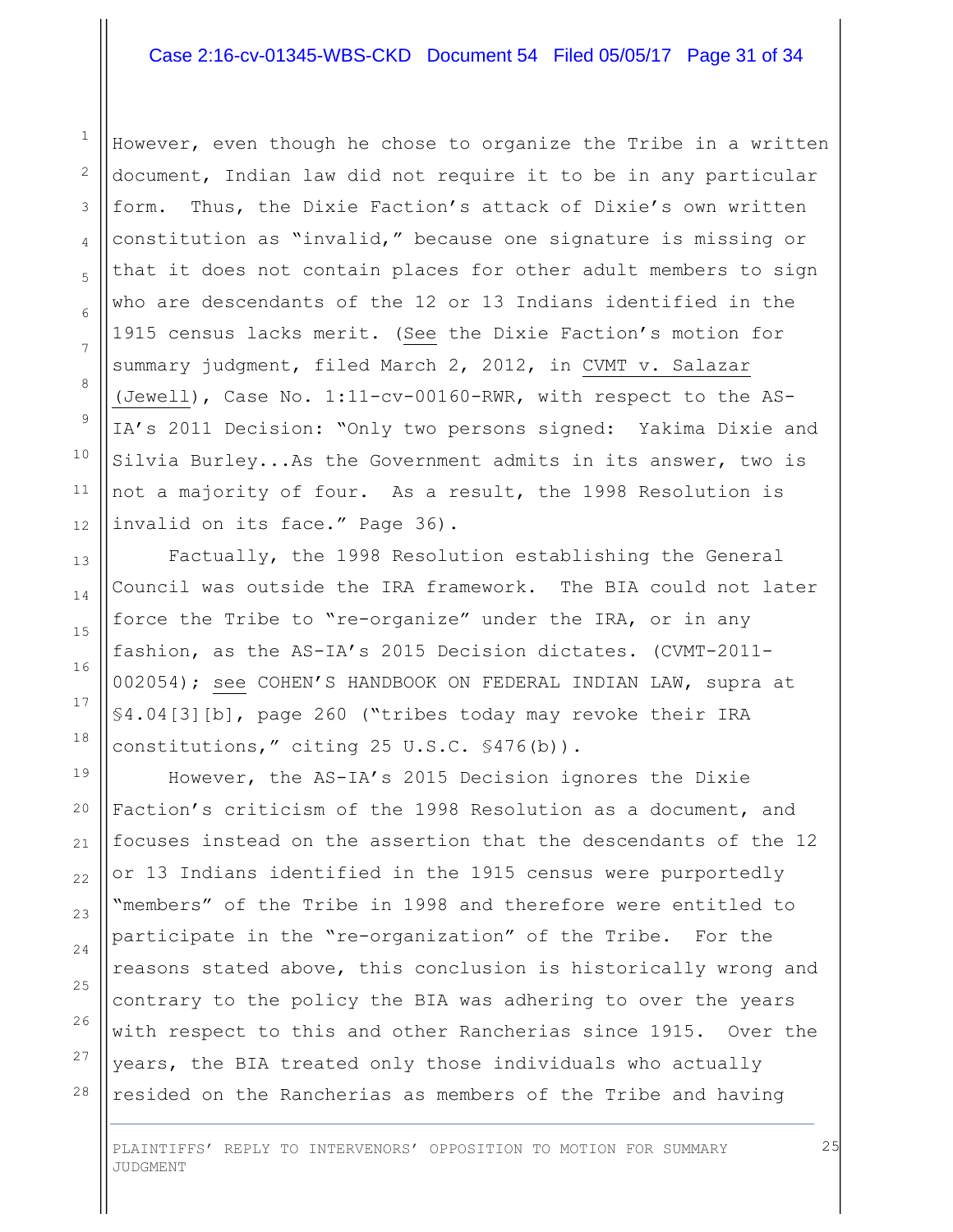#### Case 2:16-cv-01345-WBS-CKD Document 54 Filed 05/05/17 Page 32 of 34

sole authority to organize their respect bands and enroll members. This policy was manifested in the Distribution Plan procedure in listing only those individuals who residing on the Rancherias with the authority to vote for termination. It was previously manifested in the BIA's policy and practice in choosing Jeff Davis as the only person eligible to vote for an IRA government in 1935, because he was the only one residing on the Sheepranch at that time, and was therefore the only recognized member of the Tribe.

**V.**

#### **JUDICIAL REVIEW UNDER THE ADMINISTRATIVE PROCEDURE ACT**

The Dixie Faction's judicial review section in their opposition papers is contrary to what it asserted previously in its own summary judgment motion attacking the AS-IA 2011 Decision. It applies to a review of the AS-IA 2015 Decision. It stated previously as follows:

The Administrative Procedure Act, 5 U.S.C §706 ("APA"), provides that a court must hold unlawful and set aside agency action that is "arbitrary, capricious, an abuse of discretion, or otherwise not in accordance with  $law.''$  5 U.S.C  $$706(2)(A)$ . "To make this finding the court must consider whether the decision was based on consideration of the relevant factors and whether there has been a clear error of judgment." Citizens to Preserve Overton Park v. Volpe, 401 U.S. 402, 416 (1971). Although the court should not substitute its judgment for that of the agency, its review must be "searching and careful." Marsh v. Oregon Natural Resources Council, 490 U.S. 360, 378 (1989) (citation omitted). "[W]here the agency has failed to provide a reasoned explanation, or where the record belies the agency's conclusion, [the court] must undo its action." Ransom v. Babbitt, 69 F.Supp.2d 141, 149 (D.D.C. 1999) (quoting Petroleum

28

1

2

3

4

5

6

7

8

9

10

11

12

13

14

15

16

17

18

19

20

21

22

23

24

25

26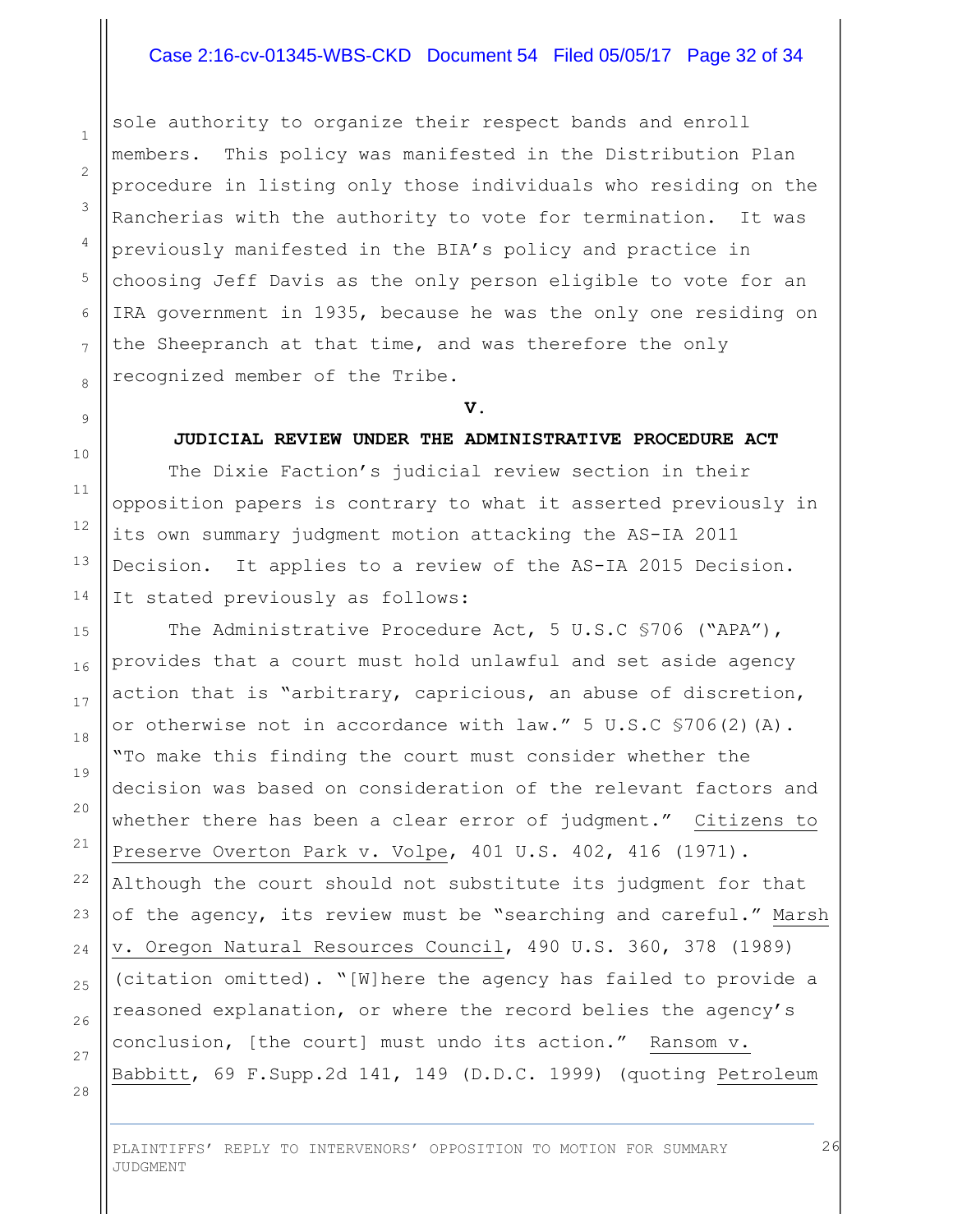Communications, Inc. v. F.C.C., 22 F.3d 1164, 1172 (D.C. Cir. 1994)).

1

2

3

4

5

6

7

8

9

10

11

12

13

14

15

16

17

18

19

20

21

22

23

24

25

26

27

28

Whenever an agency changes its course it must "supply a reasoned analysis for the change." Jicarilla Apache Nation v. DOI, 613 F.3d 1112, 1119 (D.C. Cir. 2010)(citation and internal quotation marks omitted). "Reasoned decision making…necessarily requires the agency to acknowledge and provide an adequate explanation for its departure from established precedent, and an agency that neglects to do so acts arbitrarily and capriciously." Id. (citations and internal quotation marks omitted). An agency's "failure to come to grips with conflicting precedent constitutes an inexcusable departure from the essential requirement of reasoned decision making." Id. At 1120 (citations and internal quotation marks omitted); *see also* Greater Boston Television Corp. v. FCC, 444 F.2d 841, 852 (D.C. Cir. 1970)("[I]f an agency glosses over or swerves from prior precedents without discussion it may cross the line from the tolerably terse to the intolerably mute").

"[A]n agency's refusal to consider evidence bearing on the issue before it constitutes arbitrary agency action within the meaning of [APA] §706." Butte County, Cal. V. Hogen, 613 F.3d 190, 194 (D.C. Cir. 2010)(citing Motor Vehicles Mfrs. Assn., 463 U.S. at 43). See also Fallon Pauite-Shoshone Tribe v. U.S. Bureau of Land Management, 455 F.Supp.2d 1207, 1223-1224 (D. Nev. 2006)(arbitrary and capricious for Bureau of Land Management to ignore scientific evidence in the agency record that ancient human remains were affiliated with modern-day Native American tribe).

The APA requires an agency to "examine the relevant data and articulate a satisfactory explanation for its action including a rational connection between the facts found and the choice made." Motor Vehicles Mfrs. Assn., 463 U.S. at 43. If